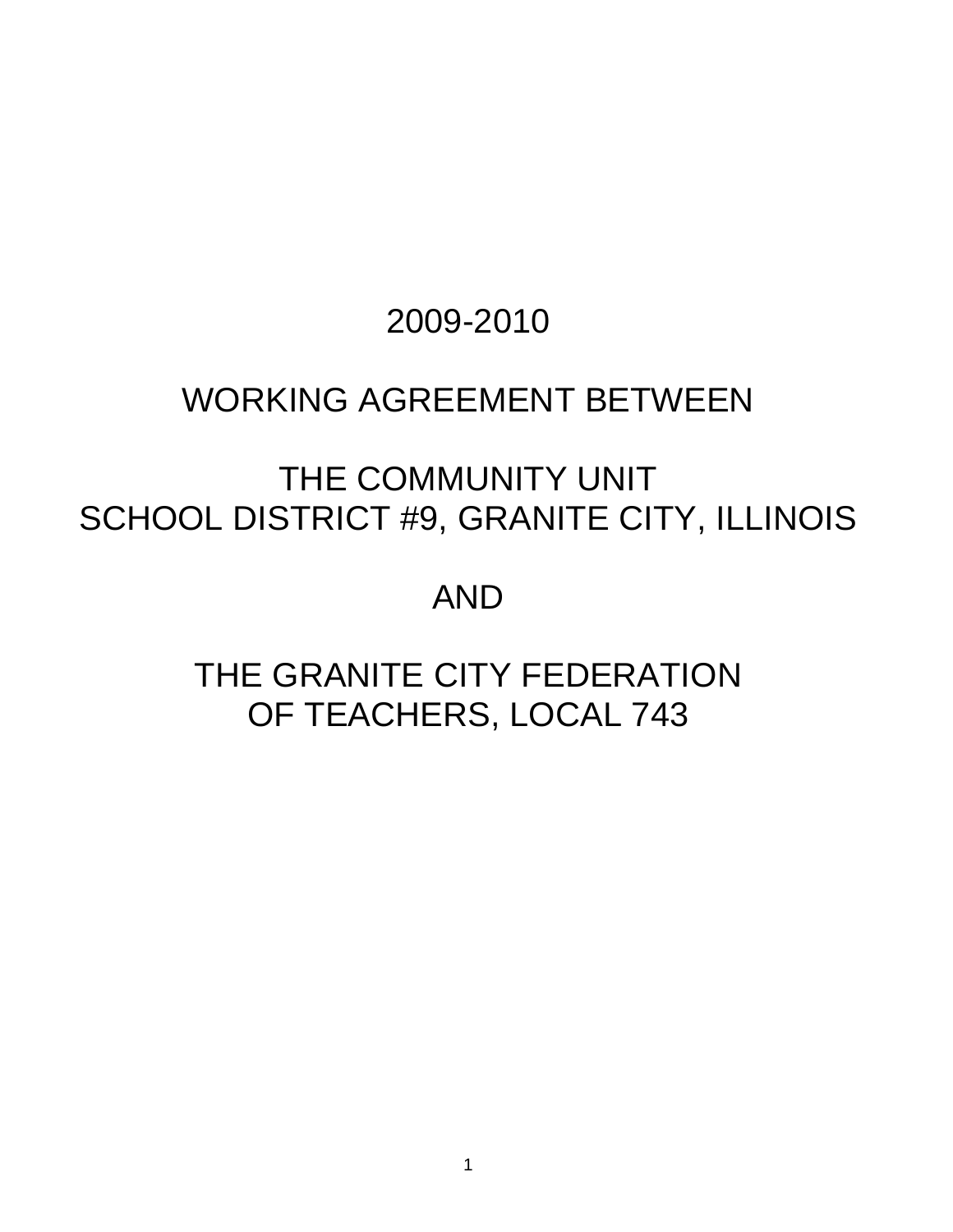# TABLE OF CONTENTS

| Article | Title | Page |
|---------|-------|------|
|         |       |      |

|     | Preamble |     |
|-----|----------|-----|
| 1.  |          |     |
| 2.  |          |     |
| 3.  |          |     |
| 4.  |          |     |
| 5.  |          |     |
| 6.  |          |     |
| 7.  |          |     |
| 8.  |          |     |
| 9.  |          |     |
| 10. |          |     |
| 11. |          |     |
| 12. |          |     |
| 13. |          |     |
| 14. |          |     |
| 15. |          |     |
| 16. |          |     |
| 17. |          |     |
| 18. |          |     |
| 19. |          |     |
| 20. |          |     |
| 21. |          |     |
| 22. |          |     |
| 23. |          |     |
| 24. |          |     |
| 25. |          |     |
| 26. |          |     |
| 27. |          |     |
| 28. |          |     |
| 29. |          |     |
| 30. |          |     |
| 31. |          |     |
| 32. |          |     |
| 33. |          |     |
| 34. |          |     |
| 35. |          | .23 |
|     |          |     |
| 36  |          |     |
| 37. |          |     |
| 38. |          |     |
| 39. |          |     |
| 40. |          |     |
| 41. |          |     |
| 42. |          |     |
| 43. |          |     |
| 44. |          |     |
| 45. |          |     |
| 46. |          |     |
| 47. |          |     |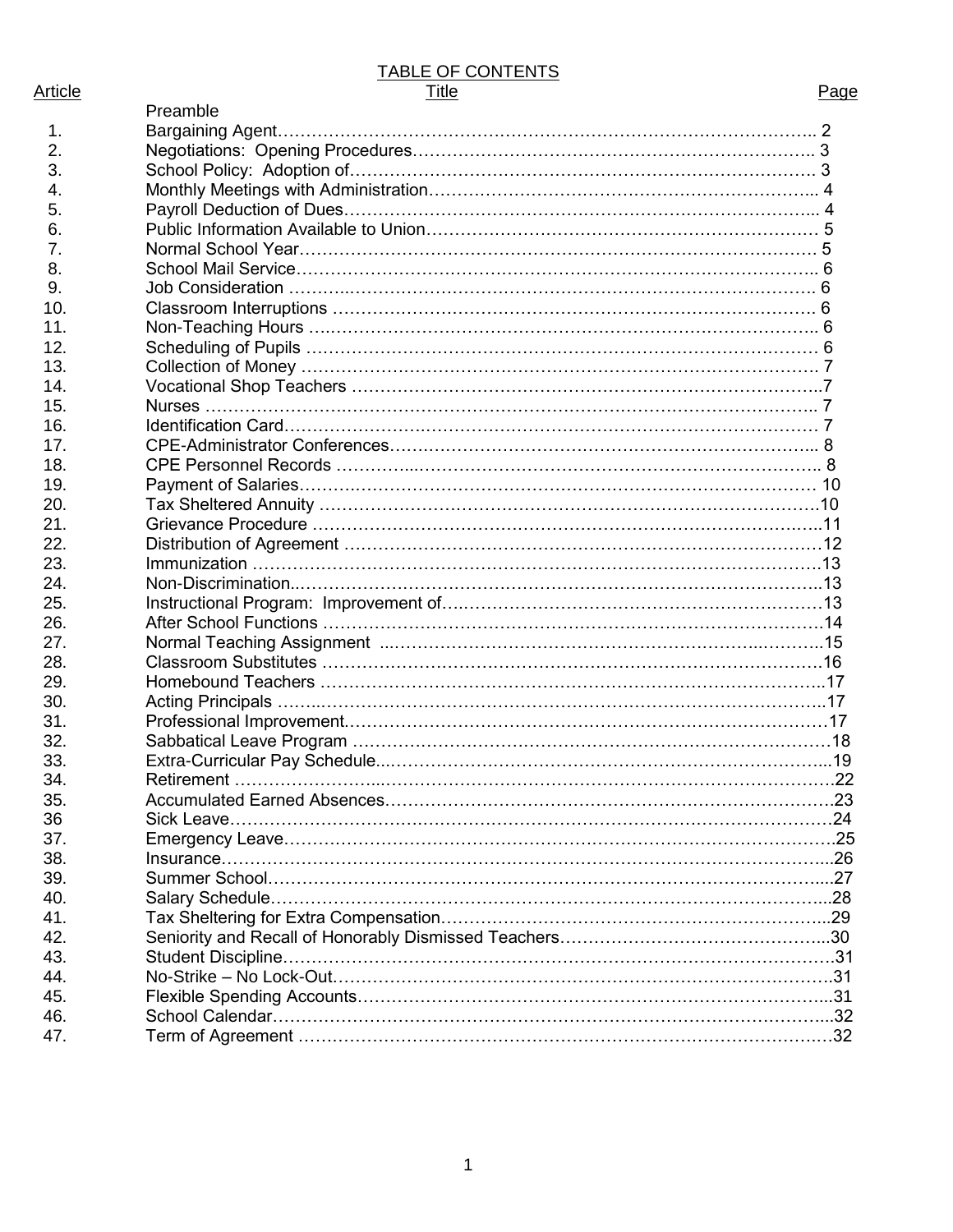#### 2009-2010

# WORKING AGREEMENT BETWEEN THE COMMUNITY UNIT SCHOOL DISTRICT #9, GRANITE CITY, ILLINOIS AND THE GRANITE CITY FEDERATION OF TEACHERS, LOCAL 743

# PREAMBLE

This agreement is made and entered into at Granite City, Illinois, by and between the Board of Education, Community Unit School District #9, Granite City, Illinois, hereafter referred to as "Board," and the Granite City Federation of Teachers, Local #743, Granite City, Illinois, hereafter referred to as "Union."

It is the intent and purpose of the parties hereto, by entering into this Agreement, to promote and improve the relations among the Board, the Administration, and the School District Certificated Professional Employees, and to expedite and facilitate the attaining of the worthy objectives of the School District.

Nothing in this Agreement shall be binding on either party that is or becomes a violation of State laws. If such contradictions do exist, both parties consider that the other items in this Agreement are still valid and that this document was negotiated in good faith.

Any section of this Agreement found to be in violation of State laws shall be discussed at the time the violation is determined.

# ARTICLE 1

#### Bargaining Agent

# Section 1.1

The Board agrees that the Union is the sole and exclusive bargaining agency for all certificated personnel employed by the Board in regard to the basic rates of pay, total hours of employment per day, continuity of daily work schedules, and all other working conditions. As used hereinafter, the Union bargaining unit shall be deemed to be those employees represented by the Union under the provisions of this section, hereinafter referred to as Certificated Professional Employees ("CPE").

The following are positions excluded from the bargaining unit:

- 1. Superintendent of Schools
- 2. Assistant Superintendent/Director of Personnel
- 3. Administrative Assistant Elementary Education
- 4. Administrative Assistant Secondary Education
- 5. Director of Finance
- 6. Director of Building Services
- 7. Director of Information Systems
- 8. Director Title I/Technology
- 9. Grant Writer
- 10. Gifted/Reading Coordinator
- 11. Computer Specialist/AV Coordinator
- 12. Athletic Director
- 13. Principals
- 14. Assistant Principals
- 15. Any and all other administrative and supervisory employees who have either the authority to hire, transfer, assign, promote, or discipline other employees or recommend such action, all as per paragraph 1702(g) of the Illinois Educational Labor Relations Act.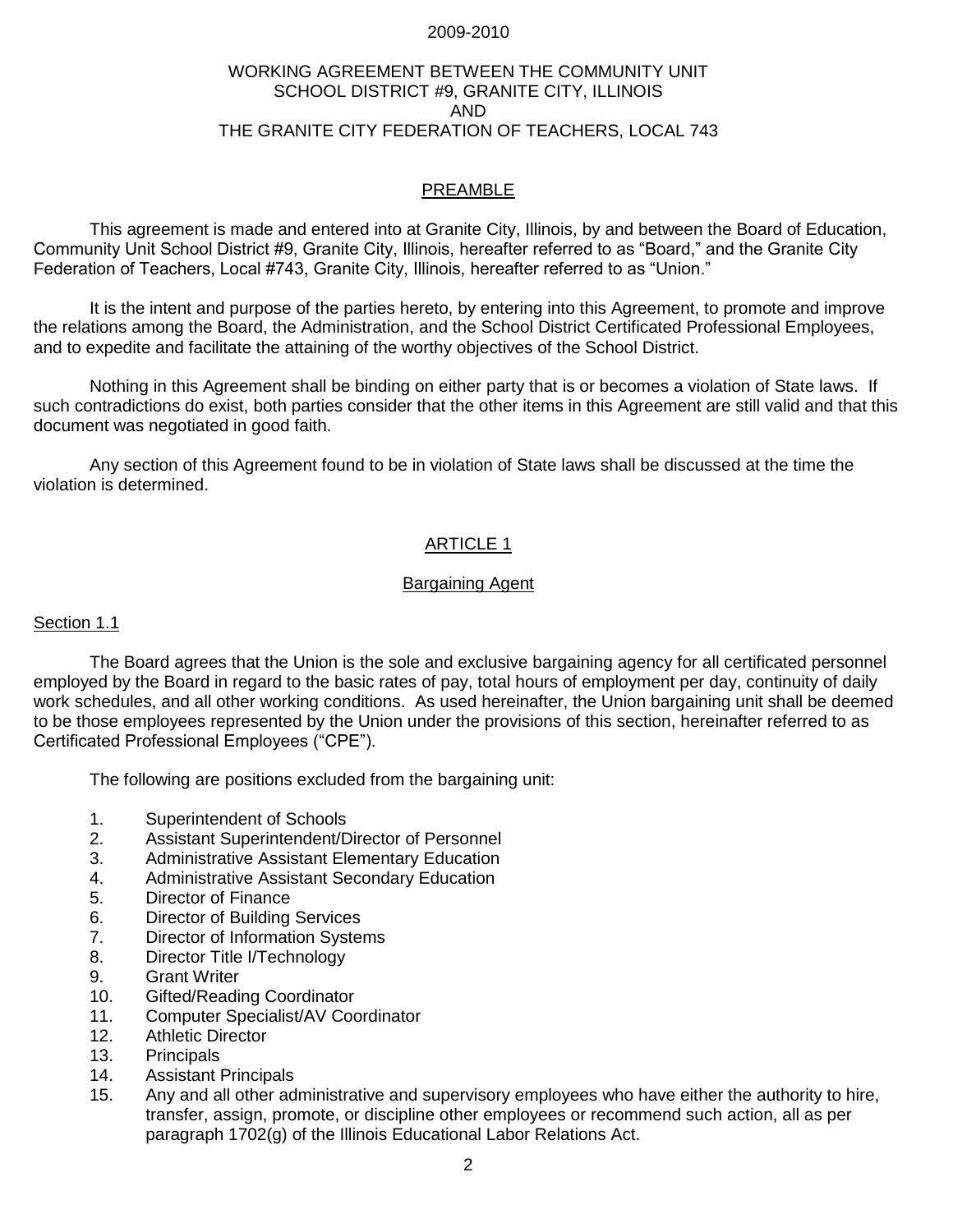### Negotiations: Opening Procedures

#### Section 2.1

On or before March 1 of the year in which this Agreement is to be renegotiated, the Union and the Board of Education shall inform the parties by written notice to the others, listing the members representing the negotiating team.

#### Section 2.2

On or before April 1, there shall be a meeting of the negotiating teams for the purpose of setting dates for subsequent meetings, agreeing on procedures including written exchange of desired changes.

#### Section 2.3

There shall be a minimum of three persons and not more than seven persons representing the Board and three persons and not more than seven persons representing the Union. If an agreement has not been reached upon the expiration of the contract, the Union may request the presence of one Board member.

# ARTICLE 3

# School Policy: Adoption of

#### Section 3.1

Whenever the Board, its Policy Committee, or the Administration is considering adopting or revising any Board policy, rule or regulation which would directly affect CPE's or their basic rates of pay, total hours of employment per day, continuity of daily work schedules, any other working conditions or any terms and conditions of their employment:

- i) The Superintendent or the Chairman of the Policy Committee shall give the Union at least seven (7) days advance written notice of the time, date, place, purpose and business of each meeting of the Policy Committee and the Union, at its option, may appear at any such Committee meeting and present its position to the Committee, orally or in writing or both; and
- ii) before the recommendation of the Policy Committee is acted upon by the Board, the President or Superintendent shall give the Union at least seven (7) days advance written notice thereof and of the Board meeting at which it will be considered and acted upon and the Union, at its option, may appear at such Board meeting and present its position to the Board, orally or in writing or both; all except when a bona fide emergency exists and immediate action by the Committee and/or the Board is required.

#### Section 3.2

No such policy, rule or regulation shall, in any event, (a) decrease or diminish the rights provided in this Agreement of any CPE; (b) increase the duties or obligations provided in this Agreement of any CPE; or (c) conflict with any of the provisions of this Working Agreement.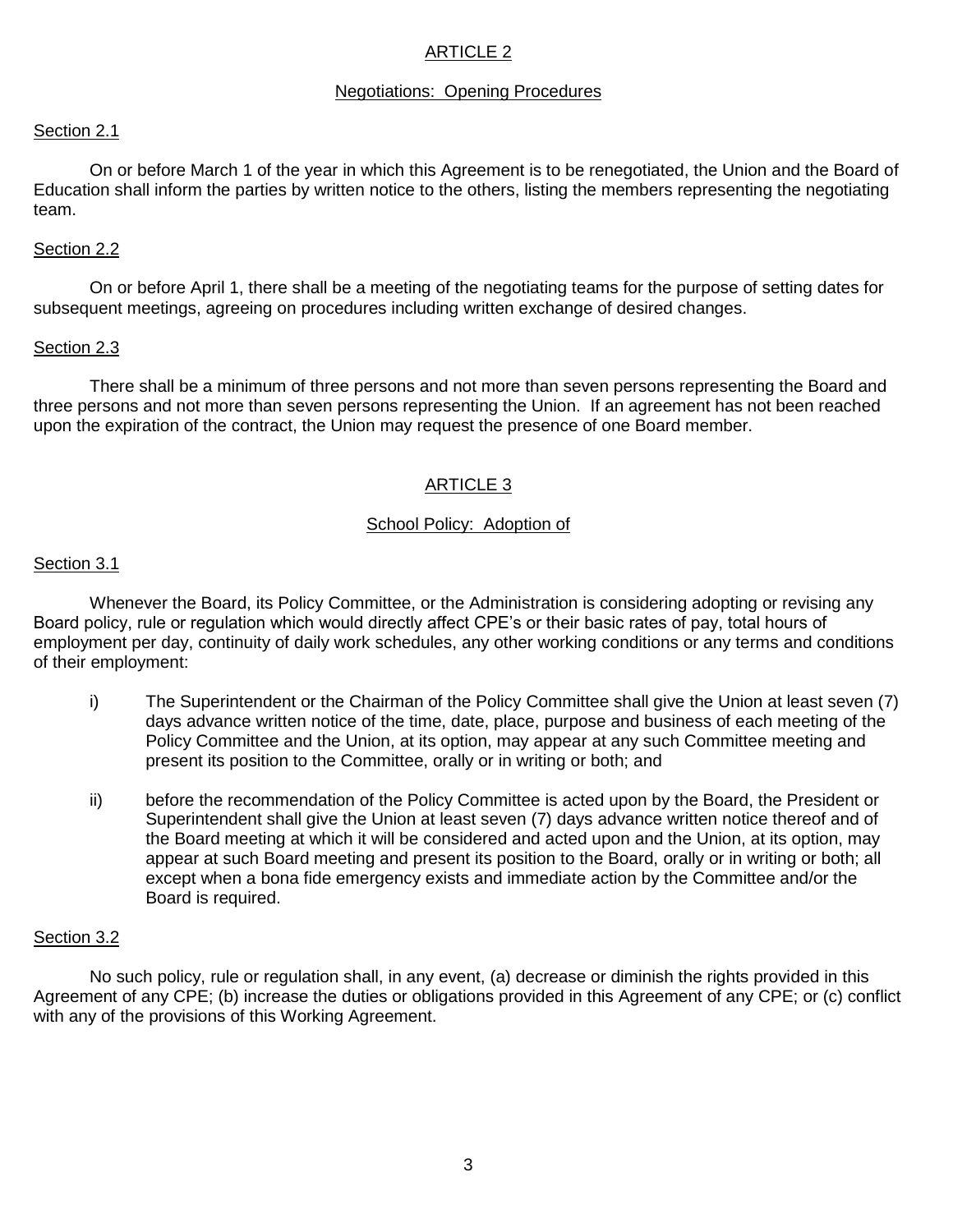# Monthly Meetings with Administration

#### Section 4.1

The building principal of each school and the building representatives of each school shall meet at least once a month during the school year to:

- 1. Discuss matters of curriculum
- 2. Discuss matters of school activities
- 3. Discuss matters of school procedures
- 4. Consult on matters of school policies
- 5. Consult on matters of working conditions
- 6. Consult on questions of implementation of this Agreement
- 7. Review EDD Surveys and consult regarding EDD days

Consultation on change in the status of the above shall take place prior to adoption.

These meetings shall be arranged by the building representatives and the principal.

The meetings shall be held during regular school hours unless mutually agreed otherwise by both parties.

#### Section 4.2

Salary and Policy Committee of the Union shall meet at least once each month with the Superintendent of Schools to discuss school problems. Such meetings shall be used to discuss problems which were not resolved at the building level. The building representatives shall advise a supervisor or building principal that an issue exists in respect to his/her particular department or building and that the issue will be discussed at the meeting. The supervisor or building principal will be given at least 5 days notice.

# ARTICLE 5

#### Payroll Deduction of Dues

# Section 5.1

Upon obtaining the written approval of the individual Union members, the Board shall check off and collect from CPE's, all dues and assessments of the Union and pay the same to the Union, and the Union shall furnish a statement of the amount to be so deducted from the pay of each of its members.

#### Section 5.2

Deductions will be made fifteen (15) times within the normal school year.

These deductions shall be taken from the following pay schedule: the last pay in the month of October, and each successive pay for a total of fifteen (15) equal deductions.

The Business Office shall supply a complete (computerized) listing of all deductions made, or not made (i.e., members on leave) to the Union.

Should dues be adjusted from the current annual rate, the amount of each deduction shall be reviewed to facilitate administrative expediency and a mutually agreeable method shall be adopted.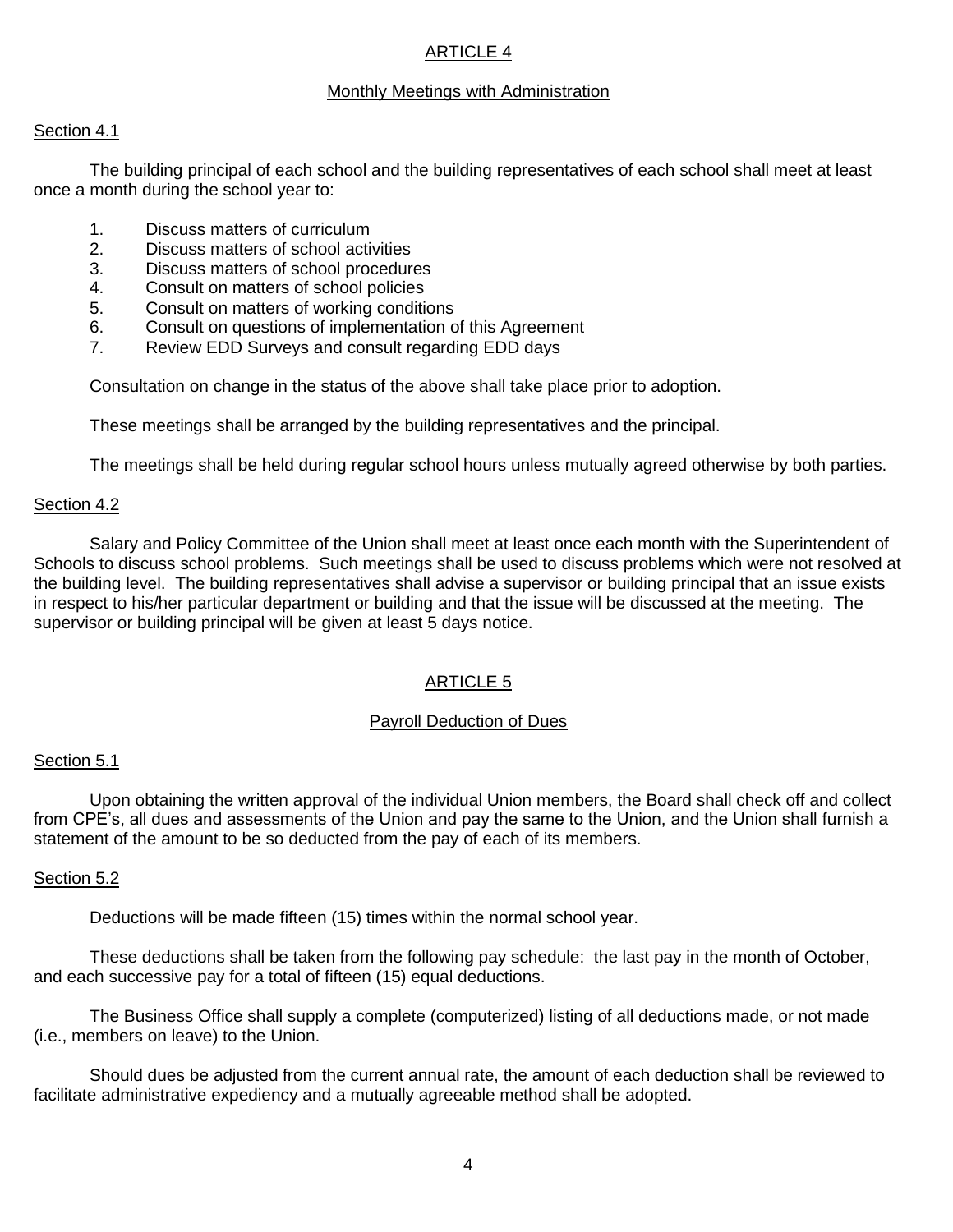#### Section 5.3

Upon obtaining the written approval of the individual Union members, the Board shall check off and collect from such CPE's, contributions to the Union's C.O.P.E. Committee and pay same to the Union's C.O.P.E. Committee.

Deductions will be taken from the first pay in November.

# ARTICLE 6

# Public Information Available to Union

#### Section 6.1

The Board shall make available to the Union upon written request such information, statistics, and records which are available under the applicable provisions of Illinois law to any citizen or resident of the School District. Such written request must specify such information, statistics, records requested and such a request may be of a continuing nature for the duration of the term of this Agreement.

# ARTICLE 7

#### Normal School Year

#### Section 7.1

The school calendar shall comply with the laws of the State of Illinois.

## Section 7.2

The Board agrees to compensate the CPE's for attendance days and/or institute days or their equivalent, in excess of 182 on the basis of 1/182 of the CPE's annual basic salary for each day in excess of 182 up to a maximum of 187 days. Salary, sick leave, and sabbatical leave for days beyond 187 shall be negotiated and this negotiation shall be performed and shall be settled prior to working the days in excess of 187.

#### Section 7.3

Salary for days lost, for which the CPE is not to be compensated, shall be calculated on the basis of 1/182 of the CPE's annual basic salary for each day so lost.

#### Section 7.4

CPE's who begin employment during the course of the school year or who terminate during the course of the school year shall receive total compensation for such period of employment as that period of employment relates to the total days of employment in the full school year. Paid days shall be defined as the total number of attendance days plus institute days and paid holidays in such particular year.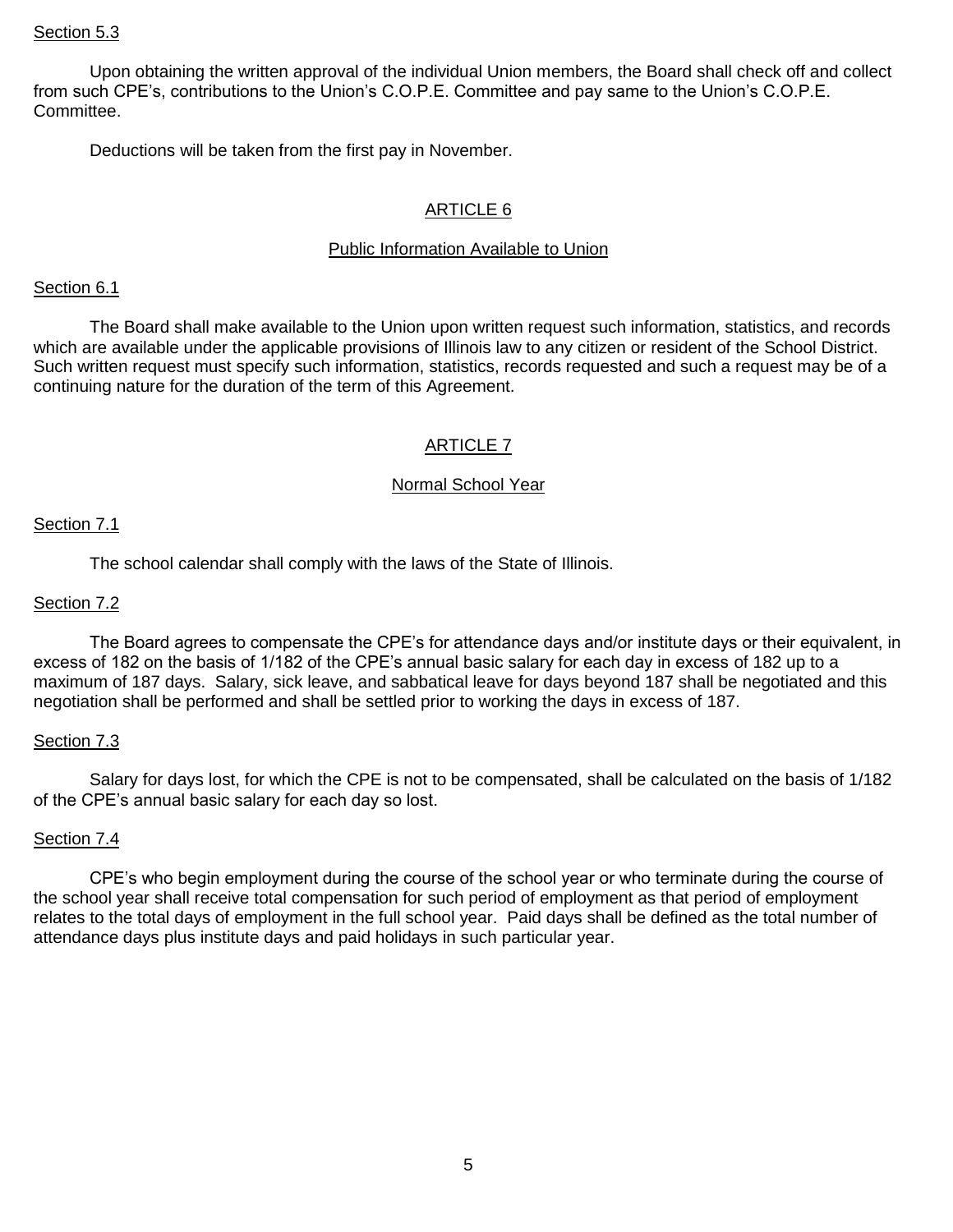#### School Mail Service

#### Section 8.1

School mail service may be used by the Union for the distribution of official National, State and Local Union publications. This does not include sample ballots, political flyers, and similar campaign literature.

#### ARTICLE 9

#### Job Consideration

CPE's currently employed by District #9 shall be given first consideration in the filling of all existing and newly created vacancies in teaching, counseling, coaching, nursing, administrative and supervisory positions.

#### ARTICLE 10

#### Classroom Interruptions

Classroom interruptions are to be held to a minimum.

Announcements over the public address systems will be made during the first and last five (5) minutes of the day.

Communications to faculty or pupils may be delivered to the classroom between periods, during study halls, and during the first and last five (5) minutes of the day.

If it is deemed by the principal, or his designated official, that an emergency exists, a class or classes may be interrupted.

#### ARTICLE 11

#### Non-Teaching Hours

CPE's may leave their assigned buildings during periods when they are not directly responsible for student education or conduct provided the person responsible for the building, or his/her designee, is notified of their departure and return. Such period shall be used with discretion. At the middle school level team planning periods shall be considered periods when CPE's are directly responsible for student education.

# ARTICLE 12

#### Scheduling of Pupils

With the exception of summer school, the entire process of scheduling pupils into classes shall be performed by persons other than classroom teachers. At middle schools, core teachers in each team shall assign students within the blocks of time scheduled for each team by the principal.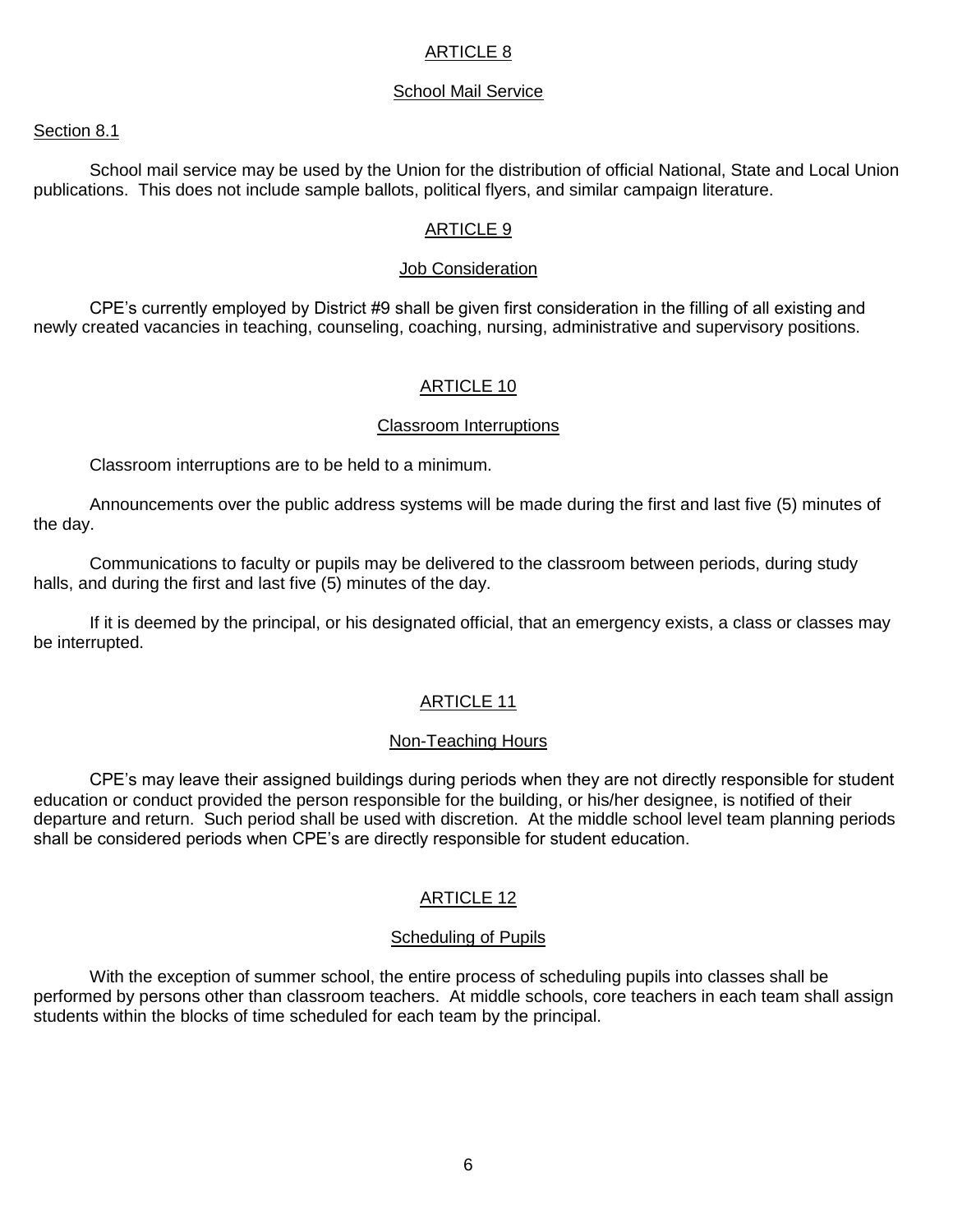### Collection of Money

CPE's shall not be required to collect monies.

# ARTICLE 14

#### Vocational Shop Teachers

Vocational Shop teachers with minimum requirements shall be placed on the Bachelor's Degree column.

Only Vocational Shop teachers hired prior to January 1, 1991, with thirty additional semester hours of college work will be placed in the Bachelor's Degree + 150 hours column. An additional 25 hours or a total of 55 hours of college credit shall place them in the 175 hour column. Upon earning a Bachelor's Degree, non-degree Vocational teachers with minimum requirements shall be placed in the Master's Degree column. Upon completion of a Master's Degree, Vocational teachers shall be placed in the Master's + 190 hours column.

#### ARTICLE 15

#### **Nurses**

All school nurses must meet the criteria outlined by the Illinois Office of Education (June 30, 1975), for the School Service Personnel Certificate (Type 73) with a School Nurse Endorsement, as set forth in The Certification of Professional Education al Personnel.

The salary of each school nurse shall be determined under the provisions of Article 41 (Salary Schedule) in accordance with such nurse's actual degree, if any, and his or her additional educational credits, if any, in excess of the Bachelor's Degree.

# ARTICLE 16

#### Identification Cards

The Board shall issue identification cards to all CPE's. These identification cards shall serve as passes to all school sponsored activities.

For reserved ticket activities, these identification cards shall entitle the holder to a complimentary ticket after student sales have been completed.

Identification cards shall not be valid at athletic tournaments at which admission is charged.

The entire group of identification cards can be voided only by change in Board policy. A specific CPE's identification card can be voided when there is a violation of rules relative to the use of identification cards as established in the statement of Board policy.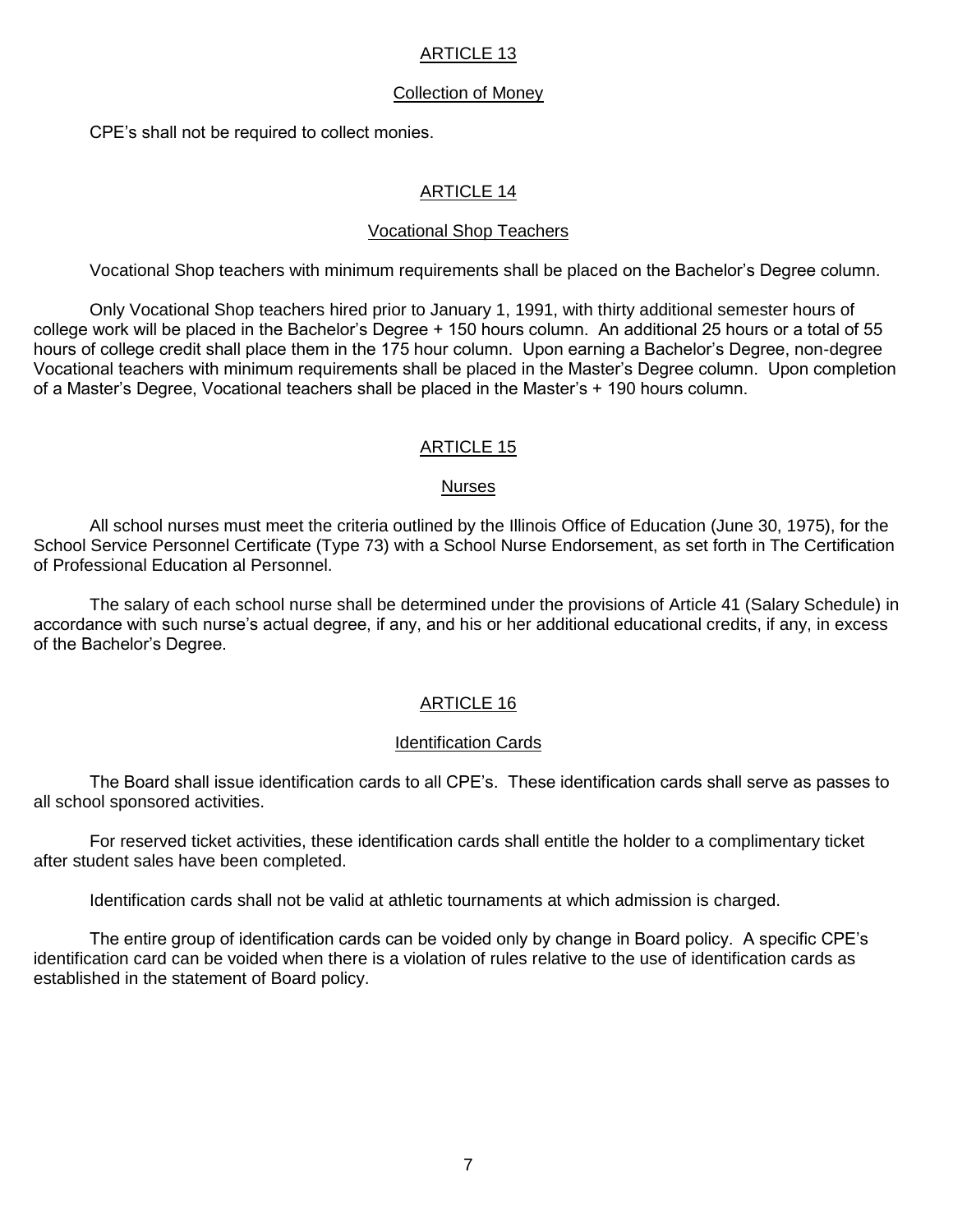#### CPE-Administrator Conferences

#### Section 17.1

The CPE or the administrator or both parties may request that Union representation be present during any conference between a CPE and administrator, consultant, or principal. No more than two Union representatives may be present at the conference. Verbal notification will be given all parties prior to said conference.

#### Section 17.2

If the Union representatives attend such conference, it shall be at no additional cost to the Board unless the administrator schedules the conference during the regularly scheduled school hours of the Union representatives.

#### ARTICLE 18

#### CPE Personnel Records

#### Section 18.1

All matters involving personal character which are to become part of a CPE's records, shall be discussed in person with the CPE before a written record is prepared. The matter shall be discussed with the Director of Personnel in a conference involving the two parties if a conference is requested by either party.

#### Section 18.2

All matters involving quality or fitness to teach, which are to become a matter of record shall be discussed with the teacher involved by the person making the record. If a conference with the Director of Personnel is desired, it may be requested within 15 school days from the date of such discussion by either party and such request shall be granted. If a conference with the Superintendent of Schools is desired, it may be requested within 15 school days from the date of such discussion with the Director of Personnel by either party and such request shall be granted.

#### Section 18.3

In both Sections 18.1 and 18.2 above outlined, if a written record is needed, it shall be in a narrative form and the CPE, Director of Personnel, Superintendent of Schools and the person making the report shall be given a copy of the report that has been filed by the party making the report and acknowledged in writing by the CPE. Any report covering any observation or particular circumstances involving 18.1 and 18.2 shall be prepared and presented to said CPE within fifteen (15) school days of said observation or incident. The report shall be in the following form: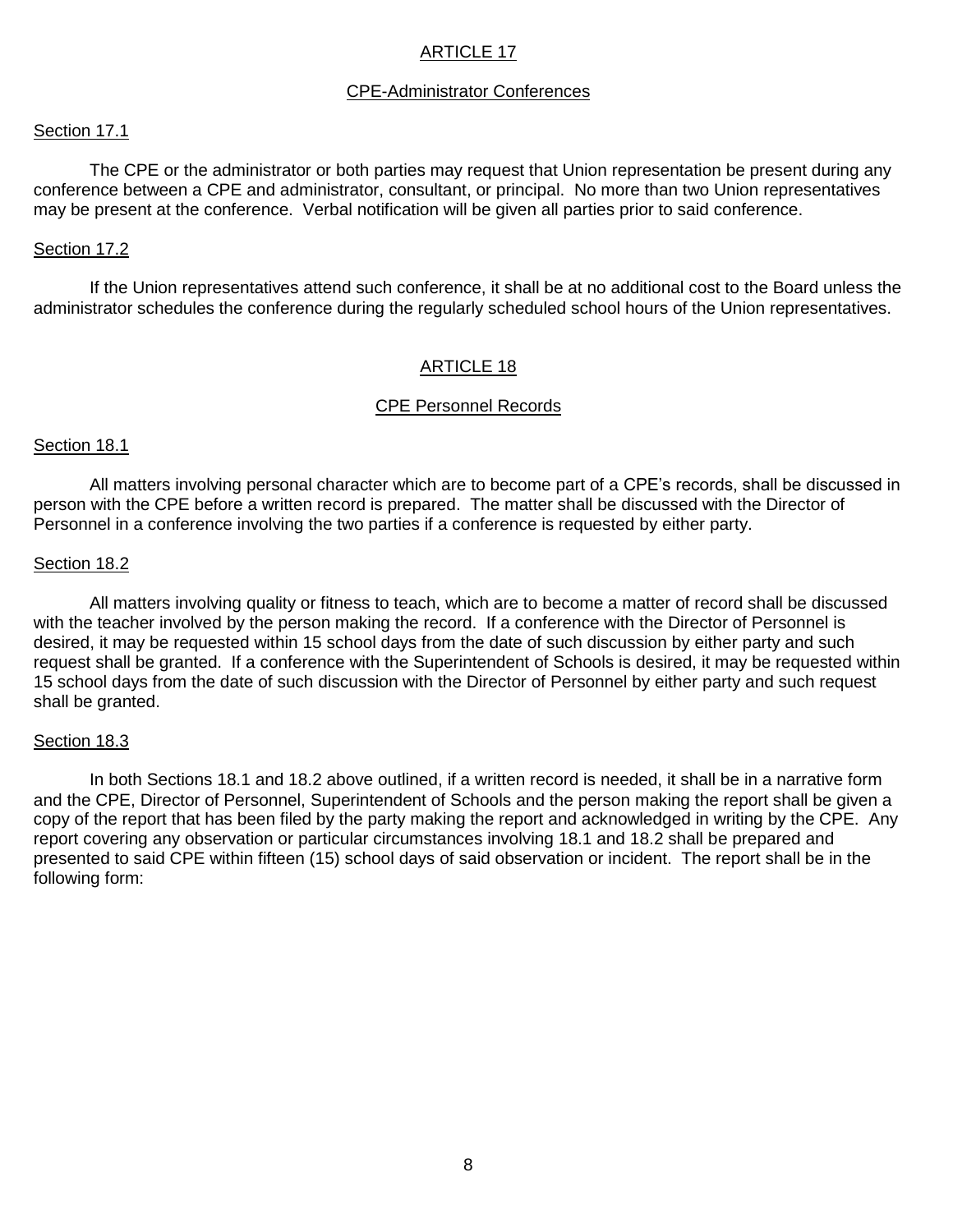# CONFERENCE REPORT

Date of Conference \_\_\_\_\_\_\_\_\_\_\_\_\_\_\_\_\_\_\_\_\_\_\_\_\_\_\_\_\_\_\_\_\_\_\_\_\_\_\_\_\_\_

Conference **with the conference** 

#### REPORT

\_\_\_\_\_\_\_\_\_\_\_\_\_\_\_\_\_\_\_\_\_\_\_\_\_\_\_\_\_\_\_\_\_\_\_\_

Reporter

I acknowledge that the above conference was held on the date indicated but the signing of this report does not constitute agreement.

> \_\_\_\_\_\_\_\_\_\_\_\_\_\_\_\_\_\_\_\_\_\_\_\_\_\_\_\_\_\_\_\_\_\_\_\_ Teacher or CPE

In both Sections 18.1 and 18.2 above outlined, the CPE or teacher has the privilege of making a companion report within fifteen (15) school days following receipt of the original report, and this companion report shall be made a part of the original report.

#### Section 18.4

On request, CPE's shall be furnished with duplicate copies of any or all materials in their records except those which have been transmitted from outside sources with a commitment not to reveal.

Section 18.5 – CPE Assessment Plan

The primary purpose of the CPE assessment that was developed by a joint teacher-administration assessment committee is to facilitate and improve classroom instruction and to enhance student learning. Its secondary purpose is to meet the requirements of Article 24A of the Illinois School Code.

The District's assessment plans for regular classroom teachers, special education teachers, nurses, guidance counselors, and Chapter 1 teachers, and the implementation of each respective plan regarding the process of assessment, the document for assessment, the cycle of assessments to be administered, and the review and remediation plans to be administered, shall become Board of Education Policy GCN-R, formerly GBI-B.

The plan will be implemented and administered in accordance with Board of Education Policy GCN-R, formerly GBI-B.

Section 18.6 – Modification of CPE Assessment Plan

An assessment review committee composed of three representatives selected by the Union and three representatives appointed by the Board of Education shall meet to consider any proposed changes in the assessment plan.

All proposed changes to the assessment plan must be presented to the assessment review committee.

No changes shall be made to the assessment plan unless agreed to by at least four members of the assessment review committee.

Any modification of a CPE assessment plan prior to the expiration of this contract does not constitute a reopening of any article in this contract.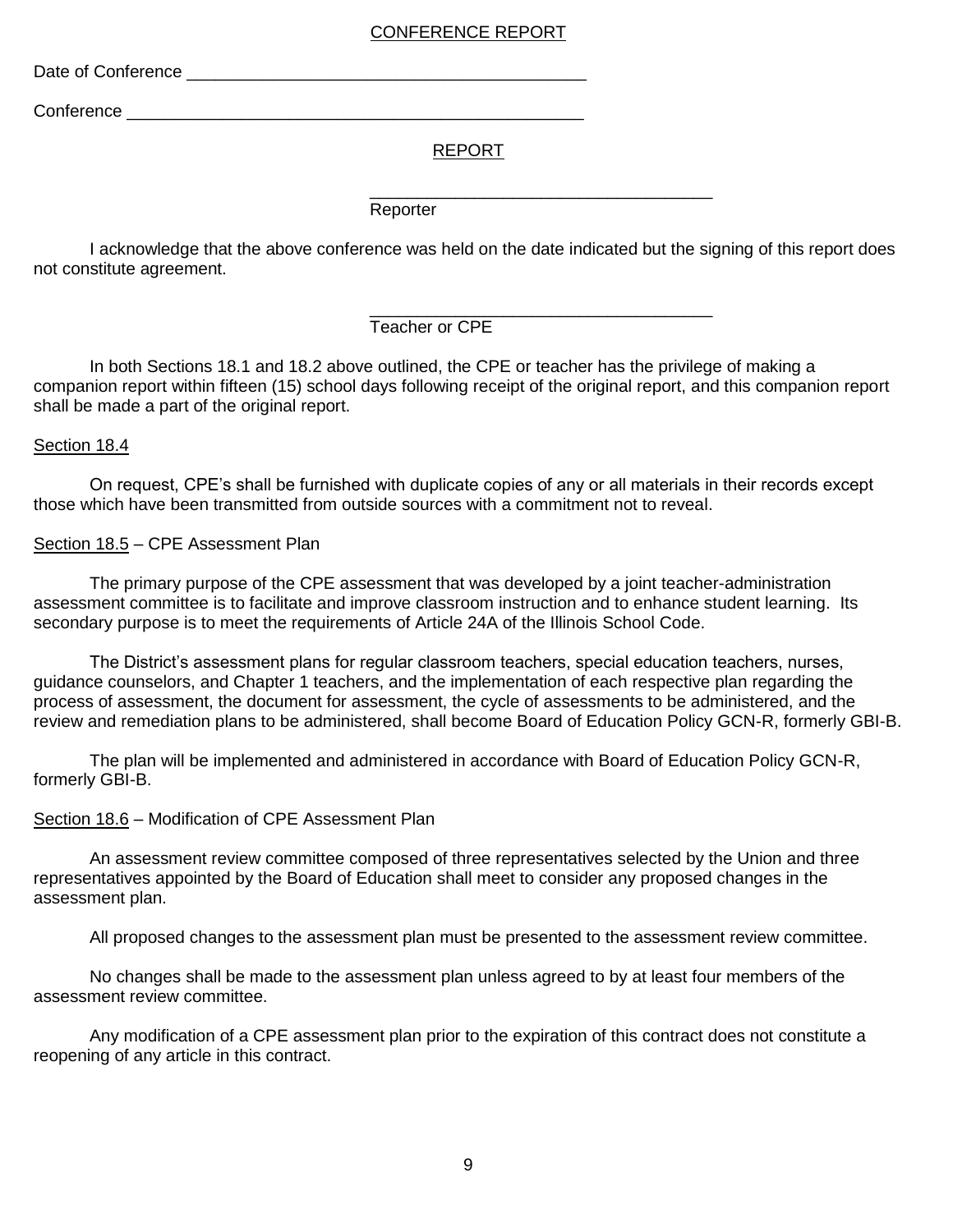# Payment of Salaries

### Section 19.1

Salaries will be paid on a bi-weekly basis under two plans:

- 1. 20 pay schedule
- 2. 26 pay schedule

#### Section 19.2

CPE's who have elected to be paid on the 26 pay schedule, who are not participating in any program, such as Tax Sheltered Annuities, that require deductions on a year round basis, may, by giving at least 14 days notice prior to the close of school in the spring semester, receive all earned monies.

# ARTICLE 20

#### Tax Sheltered Annuity

A tax sheltered annuity program, IRC Section 403 (b), or other tax sheltered voluntary salary reduction plans provided for by the Internal Revenue Code which results in no additional cost to the school district shall be available to all personnel. In order to participate in this program CPE's must comply with regulations as set forth as follows:

The following regulations are applicable to CPE's planning to participate in the Tax Sheltered Annuity Program or other Board of Education approved programs.

Tax sheltered plan participation shall be entered into only on the request and application of the CPE's. Said request and application must be free and voluntary acts subject to the following regulations.

1. No restriction is established as to the company from which a tax sheltered plan contract is purchased. The Community Unit #9 Business Office will, however, deal directly with only one (1) representative of each company.

For companies utilizing agents, the district manager in charge of the Granite City area for each company or one agent specifically designated in writing by such district manager will be the only recognized representative. Contracts written by other agents must clear through such personnel.

For companies not utilizing agents, it is the CPE's responsibility to have the company with which the CPE has the tax sheltered plan, provide written verification to the Community Unit #9 Business Office indicating that the CPE is participating in a tax sheltered plan with said company.

A Salary Reduction Agreement Form must be submitted. Copies of this form may be obtained at the Community Unit #9 Business Office. This form must be completed in duplicate. Both copies are to be submitted to the Community Unit #9 Business Office.

It is the CPE's responsibility to comply with all laws regarding the amount being tax sheltered.

2. Tax sheltered plans containing life insurance provisions will be acceptable if the insurance company and the CPE agree to administrative regulations as promulgated by the Community Unit School District #9 Business Office.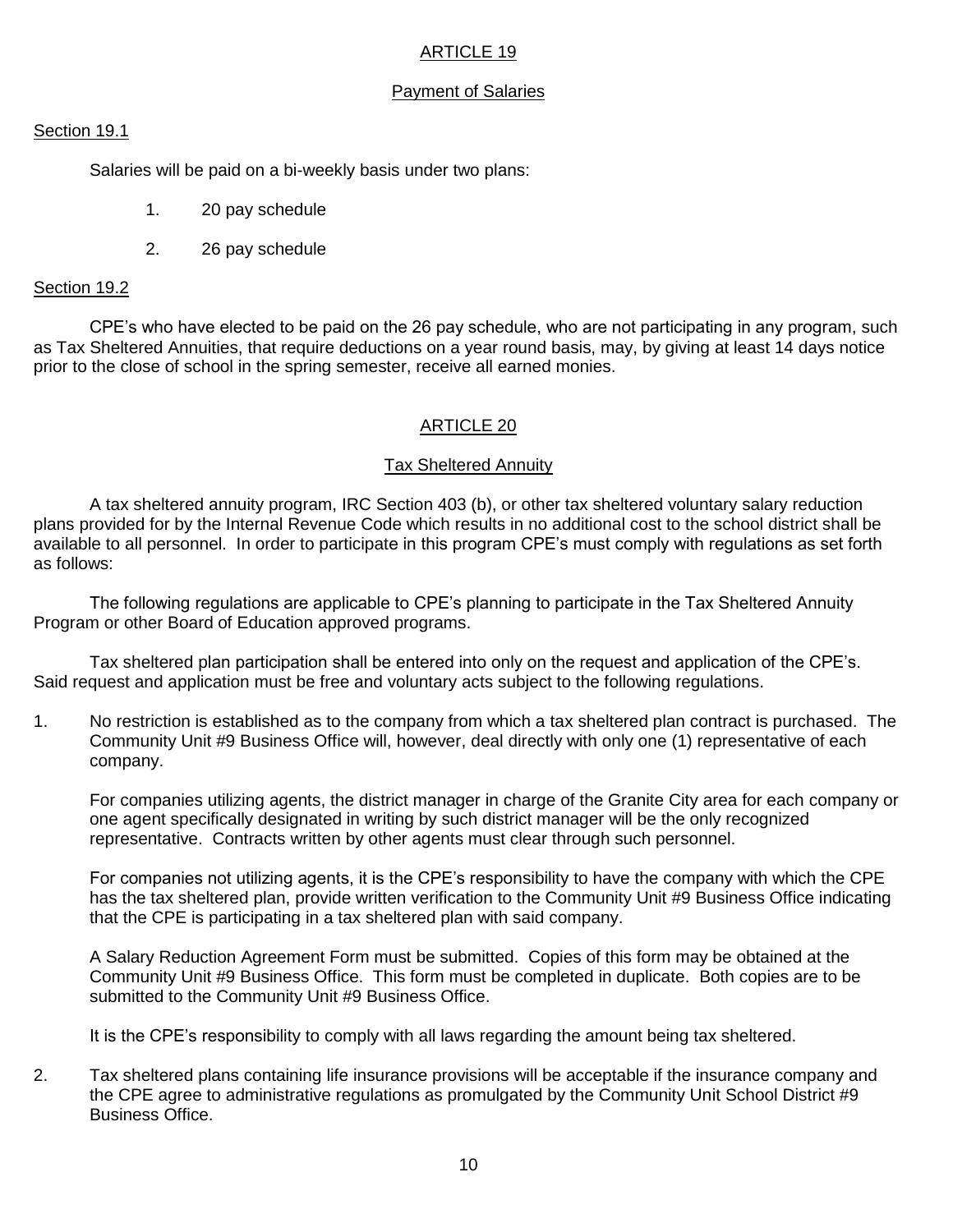3. CPE's receiving salary payments on either a 26 or 20 pay basis are eligible to participate in tax-sheltered programs.

There will be 18 deductions for those CPE's on a 20 pay basis and 24 deductions for those employees on a 26 pay basis.

The CPE may elect to have deducted a set amount from each pay or may elect to have a percentage of gross income deducted from each pay.

Remittance will be made monthly to each participating company on or before the 15<sup>th</sup> day of the following month. No remittance will be made for those months where there is no pay for the month.

4. Initial contract requests must be submitted not later than the  $10<sup>th</sup>$  day of any month with salary reduction to be effective in the following month. No more than one (1) change can be made in any calendar year.

In order for any company not presently providing any employee of Community Unit #9 a tax sheltered plan, at least two (2) CPE's must initiate tax sheltered plans with said company.

# ARTICLE 21

#### Grievance Procedure

#### Section 21.1

A "Grievance" shall be defined to be a dispute arising out of the alleged improper interpretation or application of, or the alleged failure of compliance with, the provision of this Agreement.

#### Section 21.2

Within five (5) school days of the act or omission giving rise to the grievance and without the necessity of the grievant filing a written grievance, the grievant shall deliver a written request for a conference to his or her immediate administrative supervisor and, with ten (10) school days after the date such immediate administrative supervisor received such written request, a conference must be held between the grievant, a Union representative, the grievant's immediate administrative supervisor and all other persons, if any, directly involved in the grievance. At such conference, the parties shall attempt to reach a mutually acceptable solution or disposition of the grievance.

#### Section 21.3

If the grievance is not solved or disposed of at the conference required under the provisions of 21.2, the grievant, within ten (10) school days shall file a written statement of his or her grievance with the grievant's immediate administrative supervisor and shall file a copy thereof with each of the Chairman of the Union's Grievance Committee, the Union's representative, if any, who was present at the conference and the Superintendent of Schools.

#### Section 21.4

Upon the filing of a written grievance as provided for in Section 21.3, the following procedure shall be followed:

a. Within five (5) school days, the grievant's immediate administrative supervisor shall file a written reply to the grievance with the Chairman of the Union's Grievance Committee and shall file a copy thereof with each of the Superintendent of Schools, the Union's representative, if any, who was present at the conference and the grievant;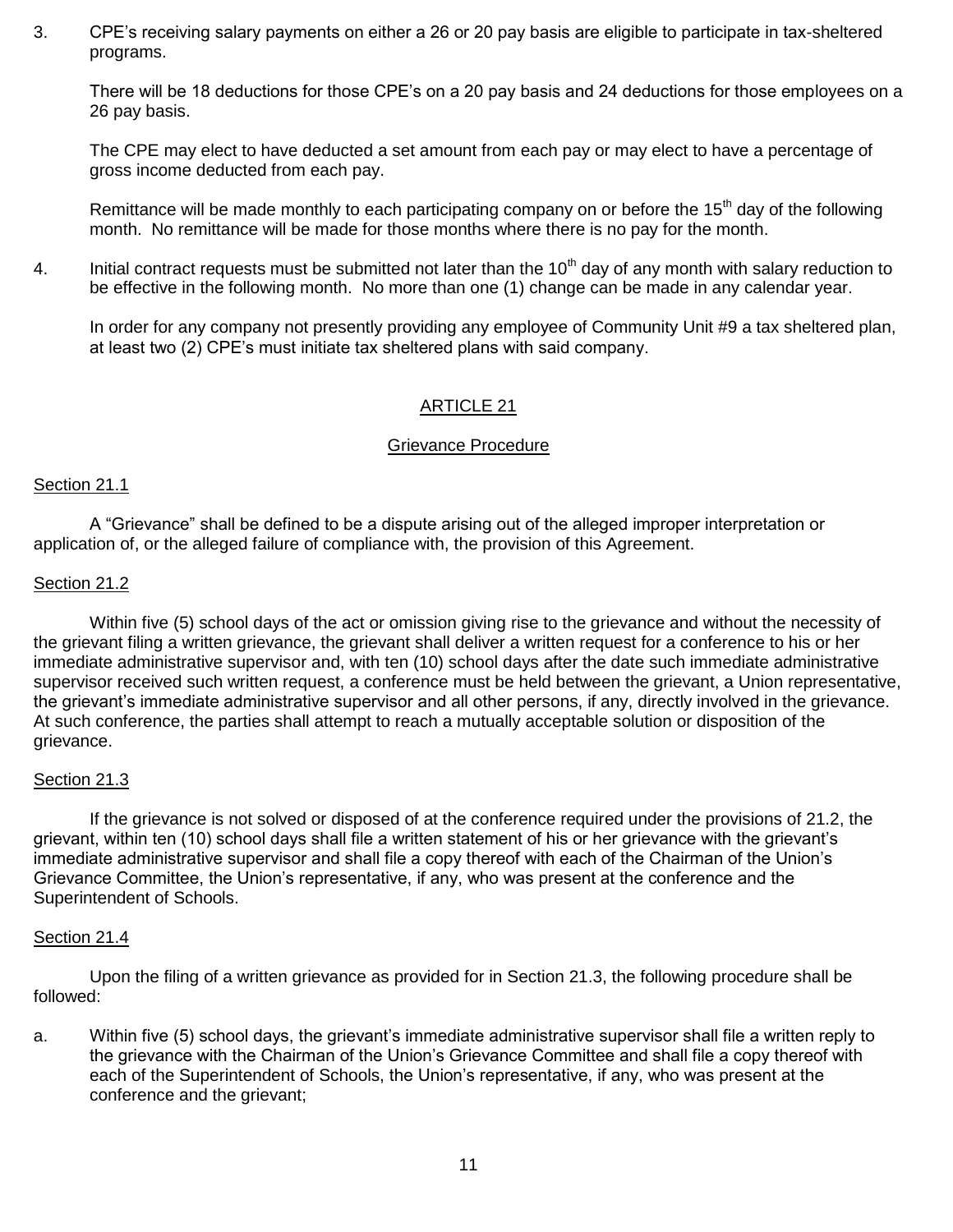- b. Within the next five (5) school days, the Chairman of the Union's Grievance Committee (or his designee) and the Board's Administrative Assistant/Personnel (or his designee) shall meet and attempt to resolve or dispose of the dispute. The Administrative Assistant/Personnel shall answer the grievance in writing within fifteen (15) school days of this meeting, unless the time is extended by mutual agreement.
- c. If the dispute is not so disposed of, then within the next fifteen (15) school days, the President of the Union (or his designee) and the Superintendent of Schools (or his designee) shall meet and attempt to resolve or dispose of the dispute. The Superintendent shall answer in writing within fifteen (15) school days of the meeting unless the time is extended by mutual agreement. If this fails to satisfy settlement in writing, the matter may be advanced to 21.5, arbitration, within thirty (30) calendar days. Upon request of either party an extension may be granted.

# Section 21.5

If the dispute is not solved or disposed of as provided in Section 21.4, the following procedure shall be followed:

- a. The matter shall be appealed to an impartial arbitrator appointed by mutual agreement of the parties hereto. In the event the parties shall fail to agree upon an arbitrator, the American Arbitration Association shall be requested to submit a list of five (5) names of arbitrators and from this list one (1) shall be mutually selected and agreed upon by the parties. The Union and the School District shall equally bear the expenses and salary of the arbitrator.
- b. The arbitrator shall meet; shall consider the grievance; shall hear such oral, and receive such written evidence, as may be required; and as soon as possible after such may render a written decision thereon.
- c. The arbitrator to whom any grievance shall be submitted in accordance with the provisions of the Article shall, insofar as may be necessary for the determination of such grievance, have authority to interpret and apply the provisions of the Agreement but such arbitrator shall not have the authority to alter, or add to or subtract from, in any way, the terms and conditions of this Agreement. The arbitrator's decision shall not be in violation of, inconsistent with or in conflict with any statute or statutes heretofore or hereafter enacted by the General Assembly of Illinois.
- d. The decision of the arbitrator shall be final and binding upon the Board and the Union (except as provided in the (Illinois) Uniform Arbitration Act of 1961, as amended).

#### Section 21.6

Notwithstanding any of the foregoing provisions, in the event a grievance applies to the Union itself or to two or more employees, the grievance procedure shall commence as provided for in Section 21.3 and the conference provided for in Section 21.2 shall not be required.

# ARTICLE 22

#### Distribution of Agreement

This Working Agreement shall be made available for all new CPE's and for any other union member who requests one.

A new contract shall be provided for every CPE at the beginning of a new contract adoption.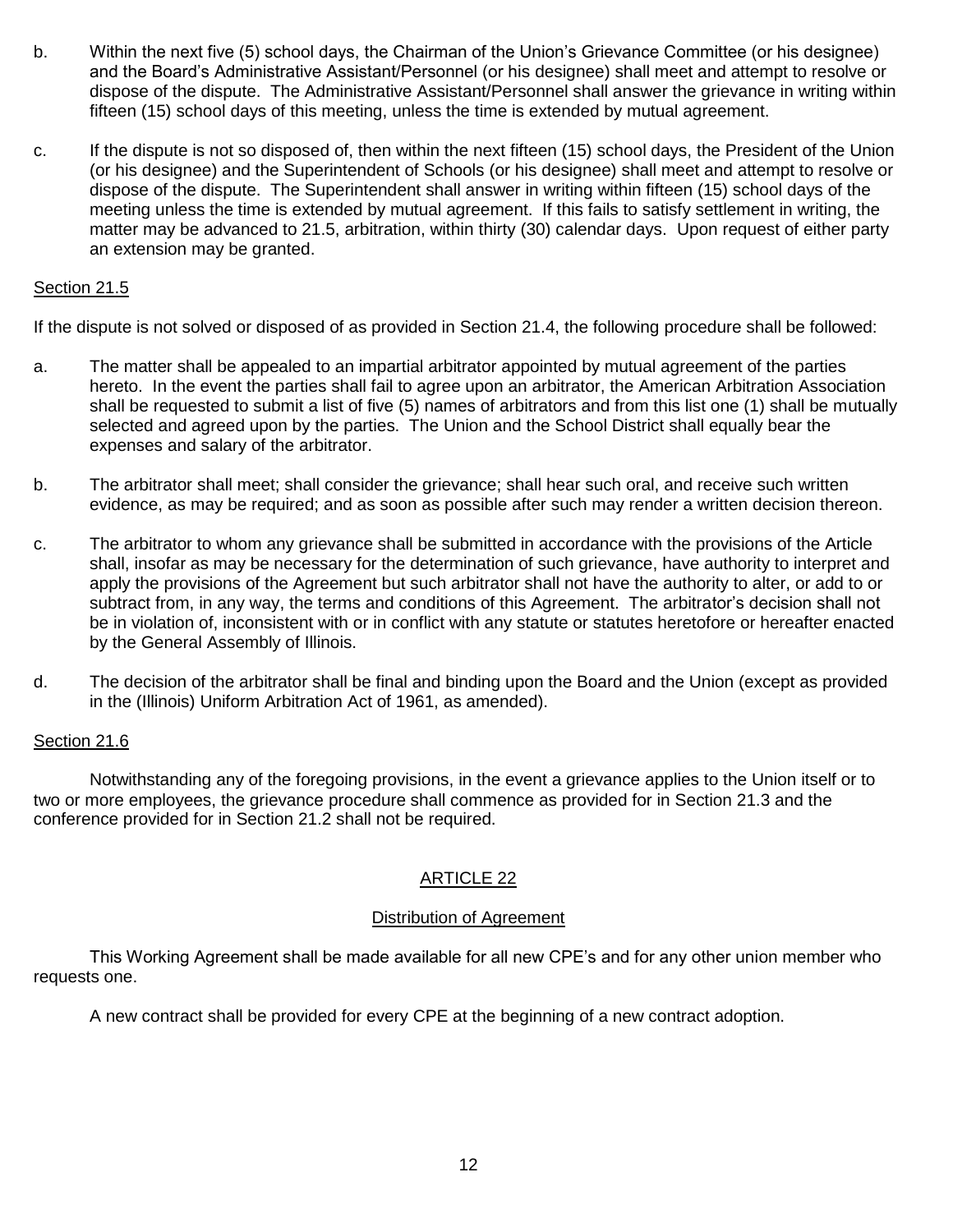#### Immunization

The School District will make available to all CPE's immunization shots against influenza. The cost is not to exceed a maximum of \$10.00.

# ARTICLE 24

#### Non-Discrimination

#### Section 24.1

No CPE shall in any way be discriminated against or in any way adversely treated or affected because of membership or non-membership in the Union or for Union activities.

#### Section 24.2

All CPE's who are not members of the Union shall, commencing on the effective date of this Agreement, or sixty (60) days after their initial employment, and continuing during the term of this Agreement, and so long as they remain non-members of the Union pay to the Union at the times specified in Article 5 hereof, their proportionate share of the cost of the collective bargaining process and contract administration measured by the amount of dues uniformly required by members of the Union. Such proportionate share payments shall be deducted by the Board from the earnings of the non-member CPE's and paid to the Union. The Union shall submit to the Board an affidavit which certifies the amount which constitutes said proportionate share which shall not exceed the dues uniformly required of members of the Union.

A CPE who is not a member of the Union, but who objects to such deduction, due to such CPE's bona fide religious tenets or teaching of a church or religious body, of which such CPE is a member, may file with the employer a written objection under oath; thereupon the Board shall serve a copy of such objection upon the Union. In such event, such proportionate share shall still be deducted from the objecting CPE's compensation, but shall be remitted to a non-religious charity designated in the manner provided by law.

The Union shall indemnify and hold harmless the Board of Education, its members, officers, agents and employees from and against any and all claims, demands, actions, complaints, suits, or other forms of liability that shall arise out of complying with the above provisions of this article, or in reliance on any list, notice, certification, affidavit or reassignment furnished under any such provisions.

# ARTICLE 25

# Instructional Program: Improvement of

#### Section 25.1

Curriculum study is of concern to both CPE's and the Board.

# Section 25.2

To facilitate study and revision of the District's curriculum, groups shall be formed for the purpose of studying new curriculum ideas and revisions of present programs. Suggestions for areas of study and revision shall come from an annual survey of the CPE's.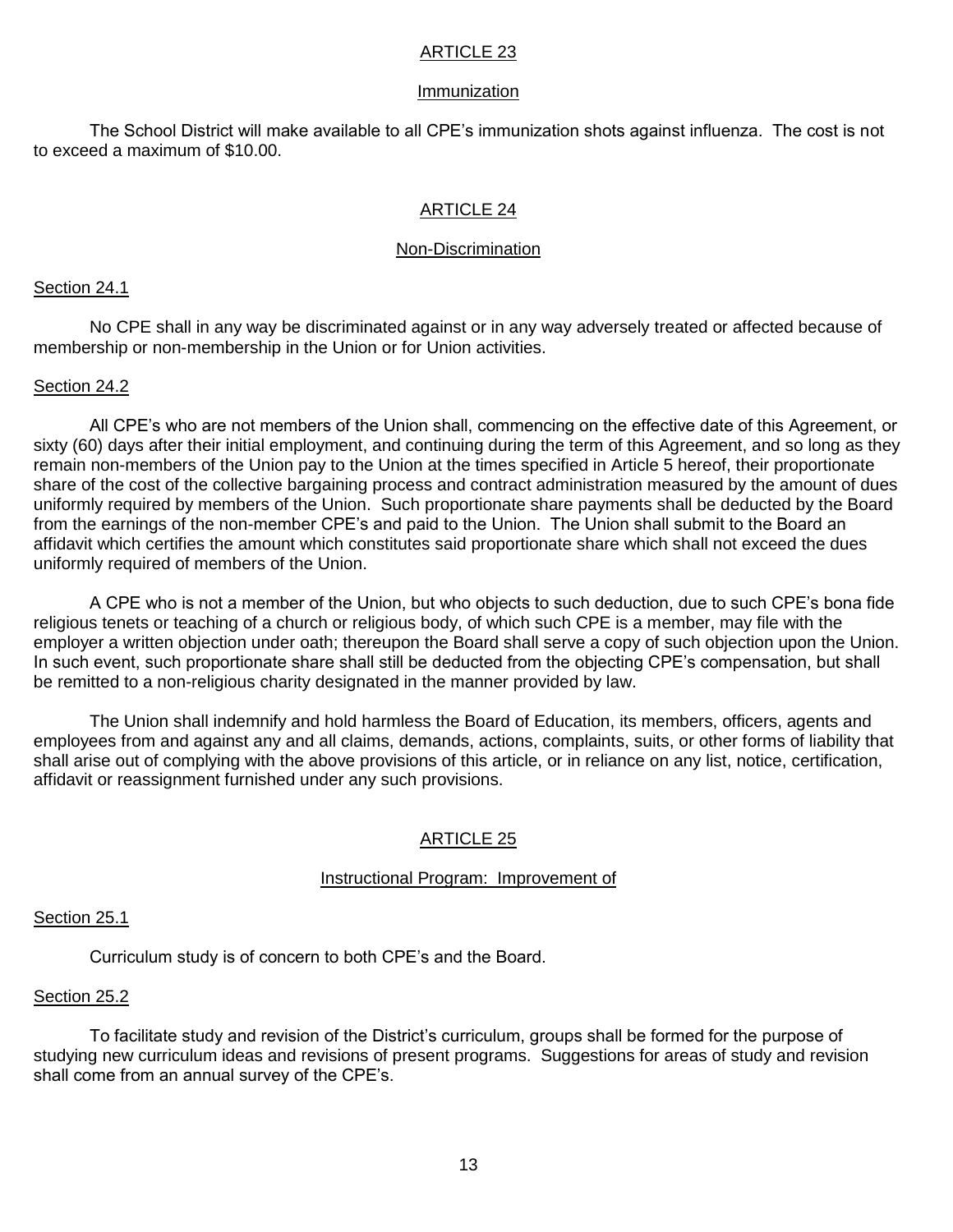#### Section 25.3

Services on these committees shall be voluntary. All meetings of these committees shall be held during normal working hours.

#### Section 25.4

A joint teacher-administrator committee shall be established for the purpose of surveying and evaluating the suggestions of the teaching staff. This committee will consist of at least 13 members. The Administrative Assistants/Elementary and Secondary respectively will be standing members of the committee and the remaining members of the committee will consist of personnel mutually acceptable to both the Union and the Administrators and will be equally divided between the two groups. Each committee member shall serve three years and each year two Administrators and two teachers shall be replaced. Committee members may serve successive terms if mutually agreed upon.

The committee shall meet not less than three times during the school year, which shall include one meeting during the first grading period, and one during the last grading period.

The committee shall establish its own rules of procedure.

Any curricular change shall be presented to the committee for study and its recommendations shall be presented to the Board prior to adoption.

#### Section 25.5

A report and recommendations will be made to the Superintendent of Schools annually. A copy of this report shall be filed with the Union and the Board of Education.

The Board shall notify the committee of its disposition of the recommendations.

#### Section 25.6

If curriculum committee or sub-committee work is considered necessary for evaluation of its findings, or for other reasons, it may function during the summer, and members will be paid the current summer school rate of pay.

District #9 staff members who participate in summer committee or curriculum workshops shall be chosen by the joint teacher-administrator committee as outlined in Section 25.4.

# ARTICLE 26

#### After School Functions

# Section 26.1

CPE's are, if deemed necessary by the building principal, required to attend a maximum of six (6) building meetings a year on off-school time. No such meeting may be more than one hour in length.

#### Section 26.2

The particular time of required meetings shall be mutually agreed upon by the Union building representatives and the building principal.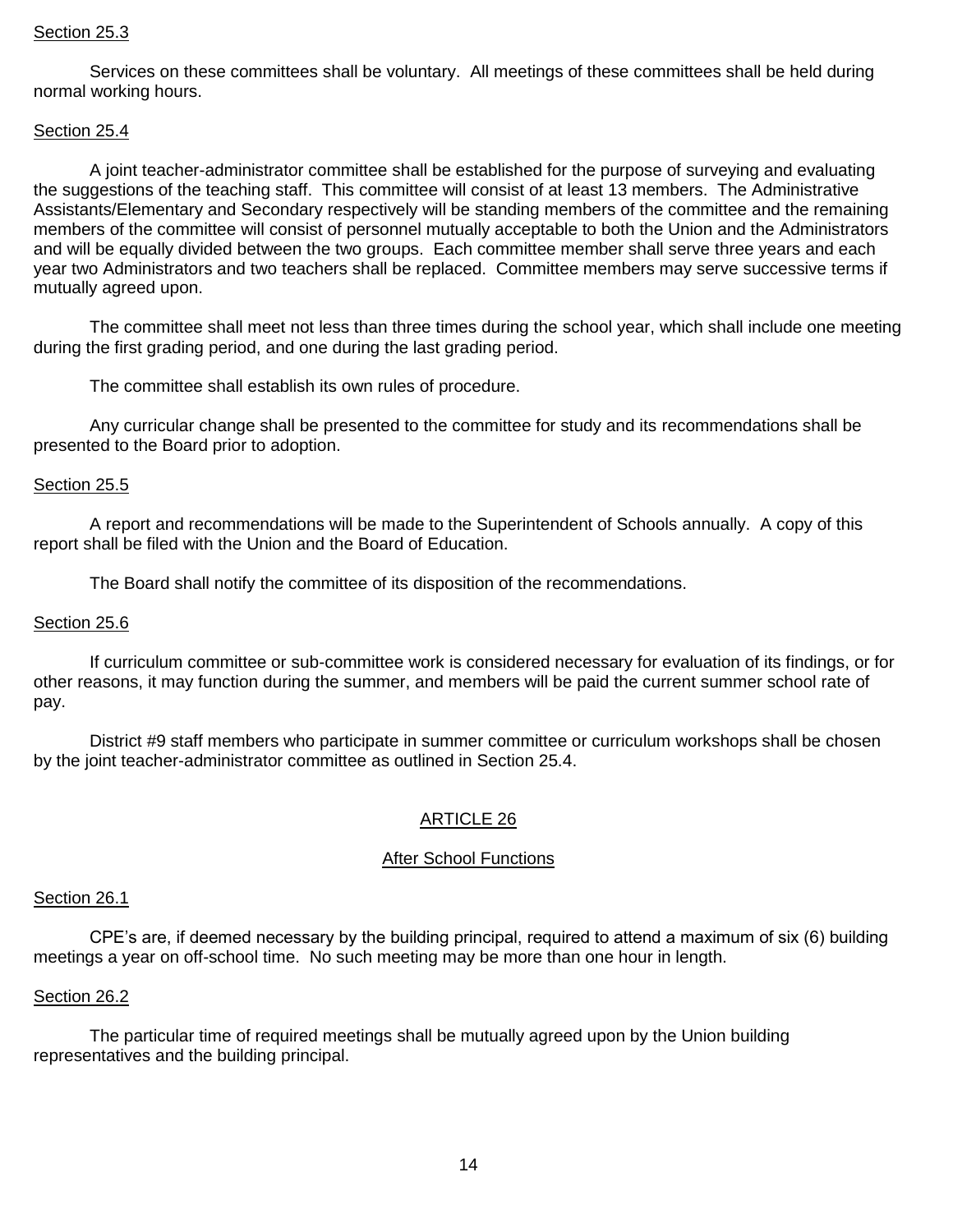#### Section 26.3

The building principal shall give a minimum of five school days notice of any required meeting.

#### Section 26.4

Attendance at meetings not specified as required meetings shall be voluntary. If information is provided or decisions are reached at a voluntary meeting that affect members of the bargaining unit, the administrator will issue a bulletin or in some manner provide the information for the affected persons.

# ARTICLE 27

#### Normal Teaching Assignment

#### Section 27.1

The normal teaching assignment in senior high schools shall consist of five (5) classes, no more than two (2) of which are one (1) hour study halls, plus an assigned one-half (1/2) hour study hall, hall duty, or lunch room duty. This does not apply to personnel whose normal teaching assignment shall consist of two (2) three (3) hour classes per day or three (3) two (2) hour classes per day.

The normal teaching assignment in middle schools for core teachers and special education teachers with the exception of self contained classes shall consist of five (5) class periods of instruction, one advisory instructional period, and one team plan period.

The normal teaching assignment in middle schools for exploratory teachers shall consist of six (6) class periods of instruction, and one team planning period.

The term advisory instructional period shall mean periods of non-academic instruction in areas such as study skills, value clarification, or social skills.

#### Section 27.2

At senior highs and middle schools, teachers whose regular schedule contains additional classes above their normal teaching assignment as outlined in Section 27.1 shall receive additional compensation. Compensation shall be paid according to the following formulas:

Full period for one full semester  $= 0.091$  times their annual teaching salary  $\frac{1}{2}$  period for one full semester or Full period for  $\frac{1}{2}$  semester = 0.0455 times their annual teaching salary Full period for a portion of a semester  $= 0.001$  times the number of days worked, times their annual teaching salary  $\frac{1}{2}$  period for a portion of a semester = 0.0005 times the number of days worked, times their annual teaching salary

#### Section 27.3

Elementary teachers shall not be required to perform recess duty.

Lunchtime/noon time duty in each building shall be covered CPE's selected in the following manner:

1. Each semester, the principal in each building shall offer the duty assignments to the CPE in that building who has the most district-wide seniority. If the CPE with the most seniority declines the assignment, it shall be offered to the next most senior CPE, and so on until all of the assignments have been filled.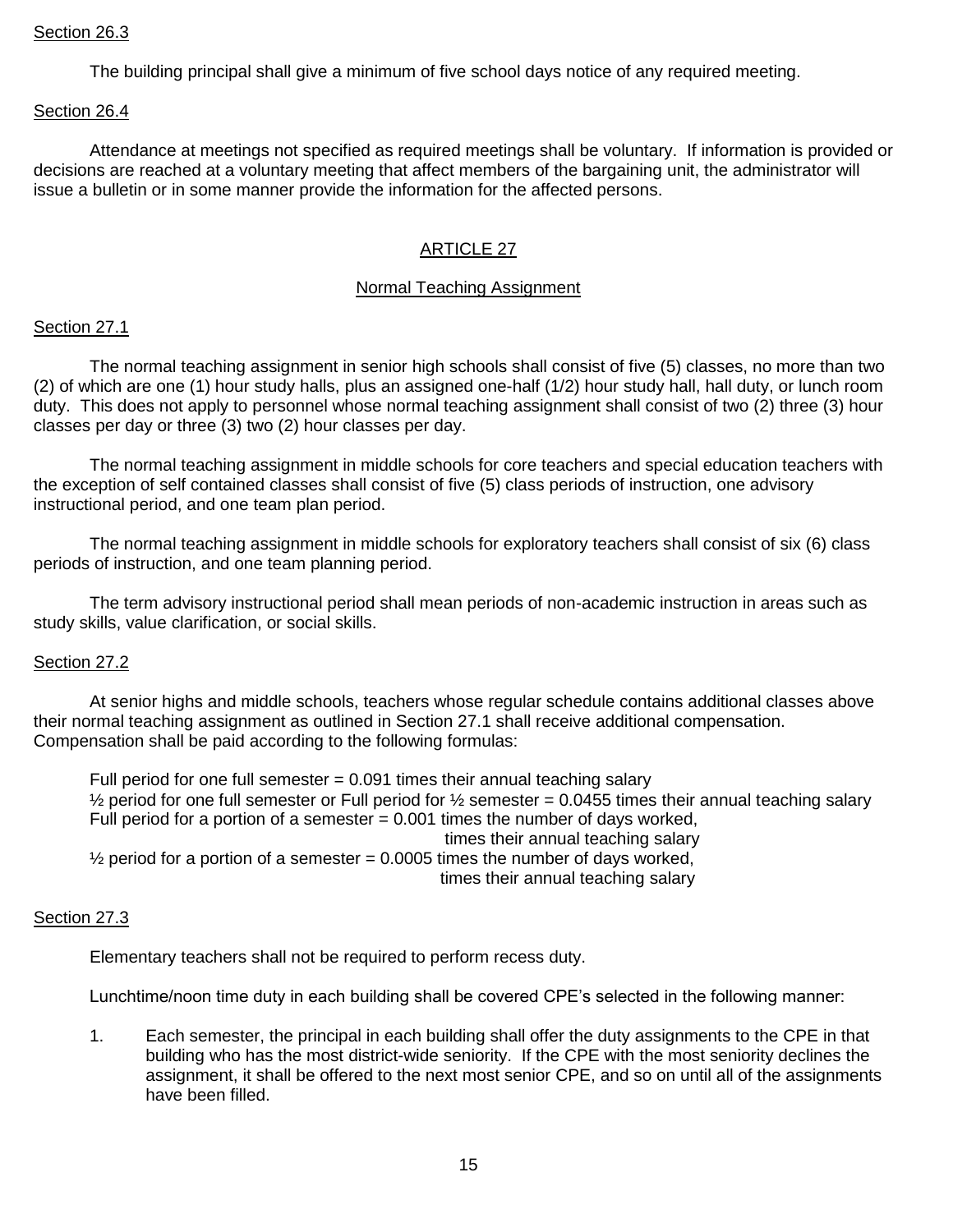- 2. If there are assignments for which no CPE volunteers, it shall be assigned to the CPE in that building with the least district-wide seniority. Ties shall be broken as per Section 42.8.
- 3. The duty assignments shall be rotated among those selected above on a weekly basis. Those selected shall rotate through each of the thirty (30) minute lunch periods, and from detention assignments and playground assignments.
- 4. CPE's who perform lunchtime/noontime duty shall be compensated as per Article 33.1. Payment shall be as follows:

3.65% and paying this amount for each semester the duty assignment is worked.

5. There shall be two (2) CPE's on duty for each thirty (30) minute lunch period.

#### Section 27.4

In-school supervision classes are to be assigned when possible, as a normal teaching assignment as per Article 27.

#### Section 27.5

It is the purpose of this section to provide the President of the Granite City Federation of Teachers, Local 743 released time to conduct union business. When the President is assigned to a senior high school his/her normal teaching assignment as outlined in Section 27.1 shall be reduced by one full period plus his/her ½ hour study hall or duty.

If the President is assigned to a middle school or elementary school he/she shall receive 15 days of leave each year. Only full or half days can be taken. Elementary teachers shall not be assigned noontime duty. The principal must be notified by noon the preceding day before this leave can be invoked, unless an alternate notification time is mutually agreed between the President and principal.

#### Section 27.6

Any elementary teacher assigned to teach a split class shall receive additional compensation as per Article 33.1. The amount of this additional annual compensation shall be calculated by multiplying the base salary of the appropriate column by 12%.

A split class shall be defined as a regular, self-contained class at the elementary level which contains more than one grade level.

# ARTICLE 28

#### Classroom Substitution

#### Section 28.1

It is the intent of this article to discourage taking a teacher's preparation period for use as a substitute. Teachers shall not be used as substitutes during their team planning periods except in cases when no other teacher in the building is available.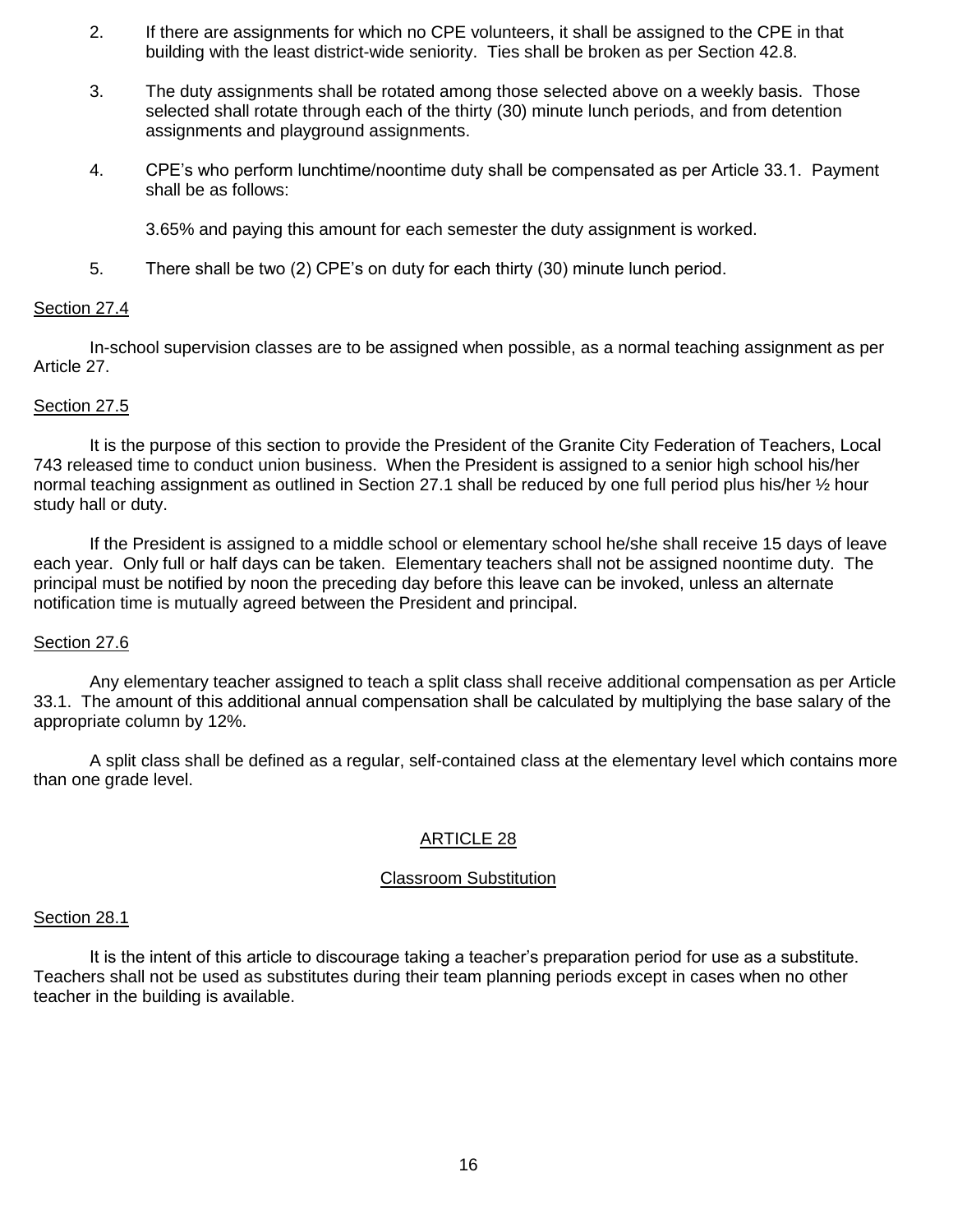Persons substituting, at the request of the administration, for teachers who are absent shall be compensated according to the following scale:

1 – 19 minutes – No compensation

- $20 35$  minutes  $-$  at half (1/2) of the summer school rate
- 36 60 minutes summer school rate

#### Section 28.3

These payments shall be made in cases where a teacher doubles up to handle his/her own class as well as the class of the absent teacher. If the class of the absent teacher is divided among two or more teachers, the payment shall be divided on a proportionate basis among the teachers involved.

#### Section 28.4

When possible, payment earned shall be paid on the next applicable paycheck.

#### ARTICLE 29

#### Homebound Teachers

Homebound teaching for those not regularly employed as homebound teachers shall be compensated at the rate of 1/1000 of the teacher's annual teaching salary, as calculated from the current salary schedule, for each hour so taught.

# ARTICLE 30

#### Acting Principals

No CPE shall act as principal of a school building.

#### ARTICLE 31

#### Professional Improvement

#### Section 31.1

CPE's paid on the degree columns of the salary schedule, receiving a grade of "B" or higher in college courses approved by the administration, shall be reimbursed 75% of their tuition and regular fee charges. However, in no instance shall their reimbursement exceed 75% of tuition and fees charged by SIU-E for the same number of semester or equivalent quarter hours, except that if a course or program is not offered at SIU-E, the Board will reimburse 75% of the tuition of that university at which the courses or program are taken. It is strongly recommended that no more than one course be taken at any one time during the school year. If two or more courses are taken concurrently during the period from September 1 to June 1, only 75% of the allowable percentage will be paid. Course work must receive approval from the Superintendent prior to taking the course.

#### Section 31.2

The total number of reimbursable hours in any one year shall not exceed sixteen (16) semester hours or twenty-four (24) quarter hours. The year is to be determined by the fiscal year of the school district which is July 1 through June 30. The date of course completion shall determine the year in which credit is to be counted.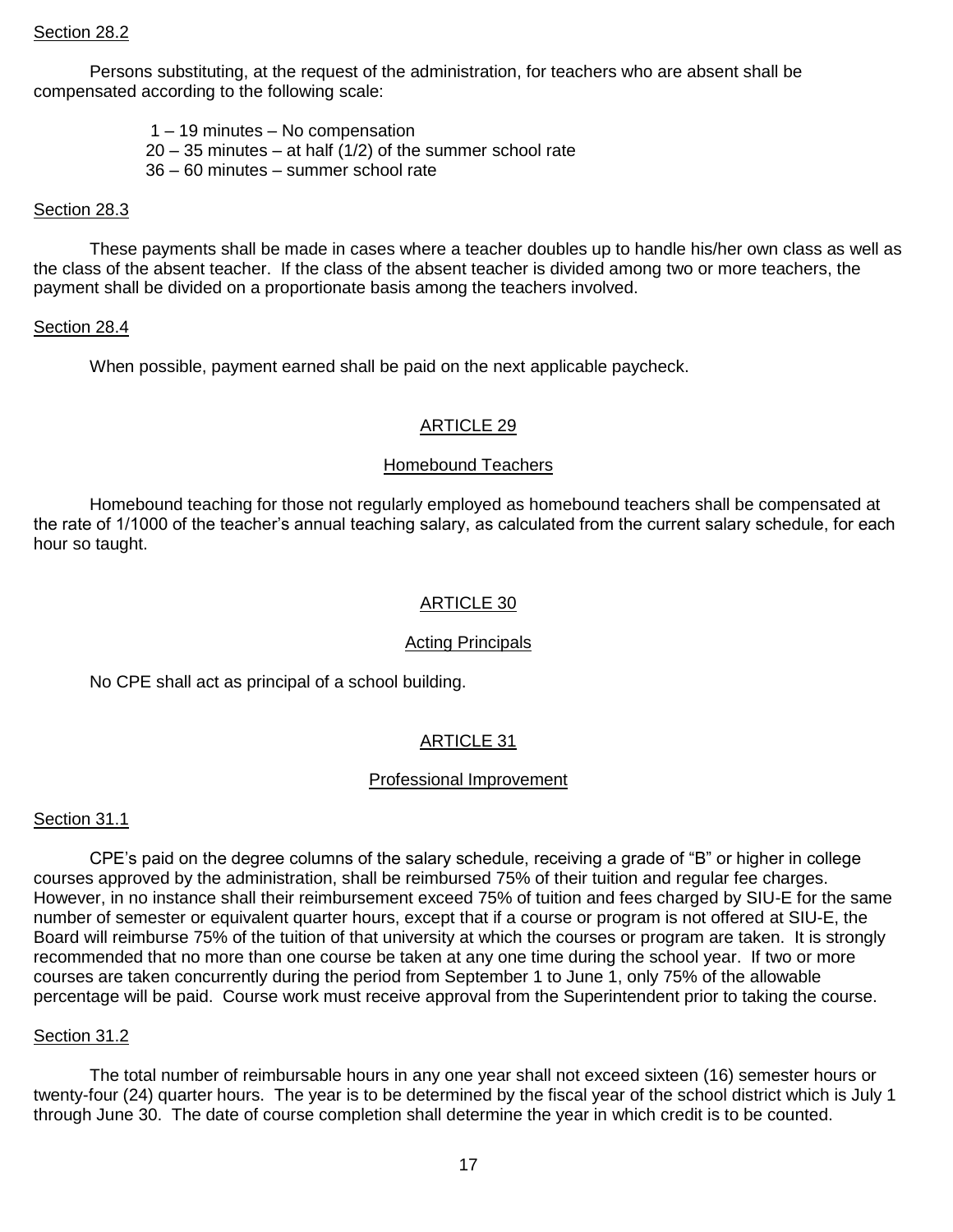# Section 31.3

No payment will be made for any courses taken for which the individual is receiving financial aid, such as scholarships or federal grants.

#### Section 31.4

Approval of the Superintendent of Schools or his designee must be obtained prior to enrollment in a course for which compensation is desired unless the course is being taken to satisfy the requirements for a graduate degree. Upon enrollment in a course taken to meet the requirements of a graduate degree, notification of such enrollment shall be given the administration within one week of the date of enrollment.

CPE's requesting approval for courses other than graduate degree requirements may list alternate courses. Course titles and numbers must be included in the request.

In the event that original and alternate courses become unavailable, persons may request approval of any substituted course within one week of enrollment.

#### Section 31.5

Requests for compensation of a completed course shall be made within twelve weeks after the closing date of a quarter or semester.

#### Section 31.6

Courses for which reimbursement is expected must be taken in institutions accredited by North Central Association of Secondary Schools and Colleges or its equivalent accrediting agency.

#### Section 31.7

Vocational department teachers desiring professional improvement in their field, but who are unable to find such a course offered by an institution accredited by North Central Association of Secondary Schools and Colleges or its equivalent accrediting agency shall receive compensation for taking the course from a non-accredited institution.

# ARTICLE 32

#### Sabbatical Leave Program

During the term of this Agreement, the Board of Education shall grant no sabbatical leaves.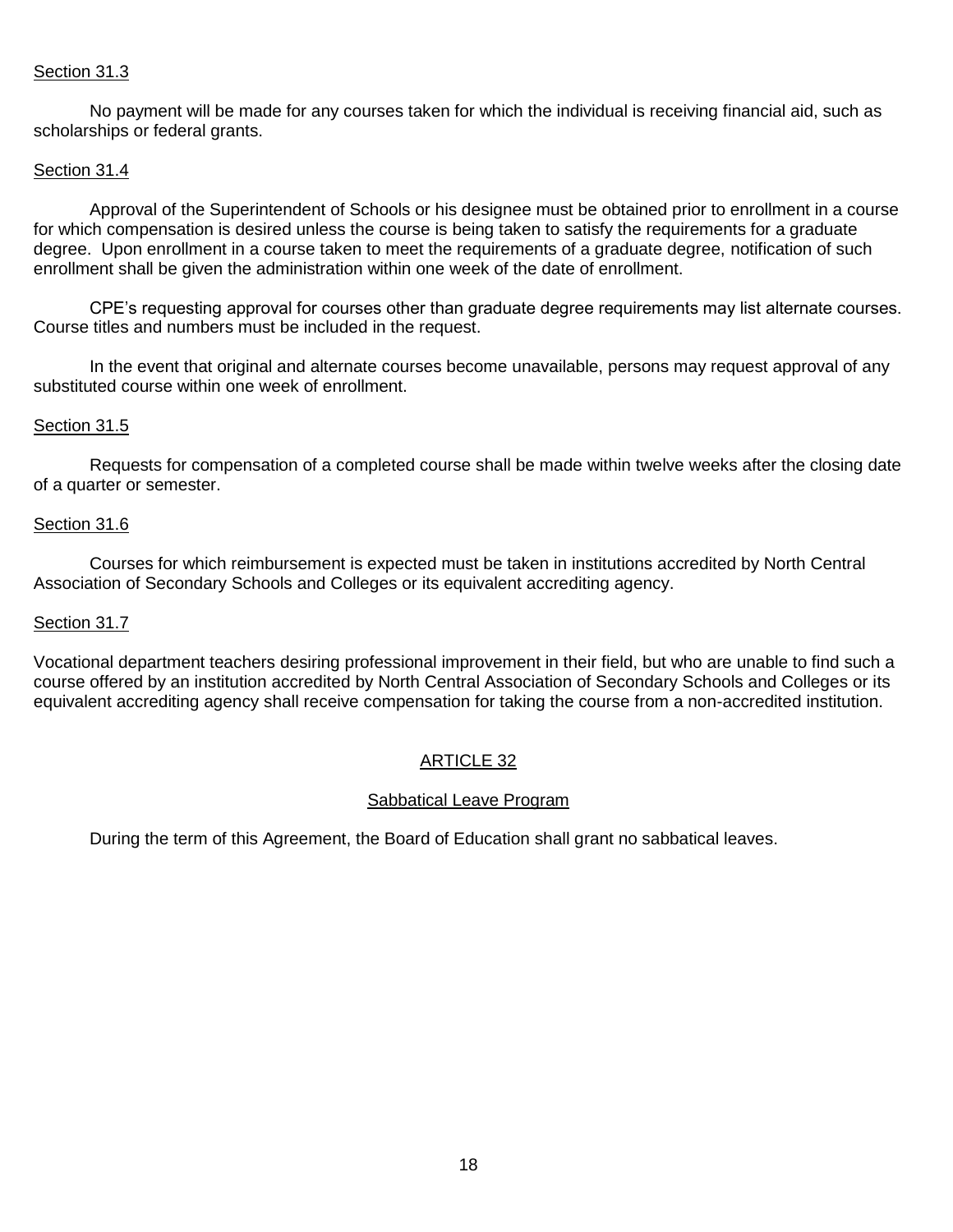# EXTRA-CURRICULAR PAY SCHEDULE

#### Section 33.1

The extra curricular schedule will be paid in accordance with a Step 2 CPE on the base salary schedule. This will also include any level increase accrued for further education. All persons hired for extra curricular duty will be placed on the appropriate yearly step of the schedule in accordance with years of District #9 experience at that position. Up to five (5) years of experience outside Unit #9 will be recognized for coaching, High School Band Director and High School Choral Director.

Elementary, Middle School, and High School Club Sponsors will be paid only if the club has been administratively approved. Sponsorship of unapproved clubs and organizations will not be compensated. Sponsorship of all clubs and organizations meeting after school hours shall be voluntary.

Counselors assigned on or after August 1, 1991, shall:

1. be compensated at the summer school rate of pay for each hour of work assigned by the administration beyond the normal school day. If the assigned hours are not contiguous with the normal school day, the counselor shall receive one additional hour of pay.

Or

2. receive released time for each hour worked beyond the normal school day. Each hour worked beyond the normal school day shall equal two hours of released time. The released time shall be taken at a mutually agreeable time between the counselor and the building principal.

The administrator, after consultation with the counselor, shall choose the method of compensation (#1 or #2)

#### Section 33.2

Each middle school team shall select and submit to the principal, on an annual basis, a recommendation for team leader. The principal must accept the recommended team leader or meet with the team to explain reasons for denying their recommendation. If the principal rejects a recommendation, the team shall recommend a different candidate.

#### Section 33.3

As of the 2003-2004 school year, four (4) curriculum based middle school club sponsorships will be added to the extra-curricular pay schedule. Two of these clubs will be assigned to Grigsby Middle School and two assigned to Coolidge Middle School.

As of the 2003-2004 school year, thirty-five (35) curriculum based elementary club sponsorships will be added to the extra duty pay schedule. Five (5) clubs will be assigned to each of the elementary schools, Frohardt, Maryville, Mitchell, Niedringhaus, Prather, Wilson, and Worthen.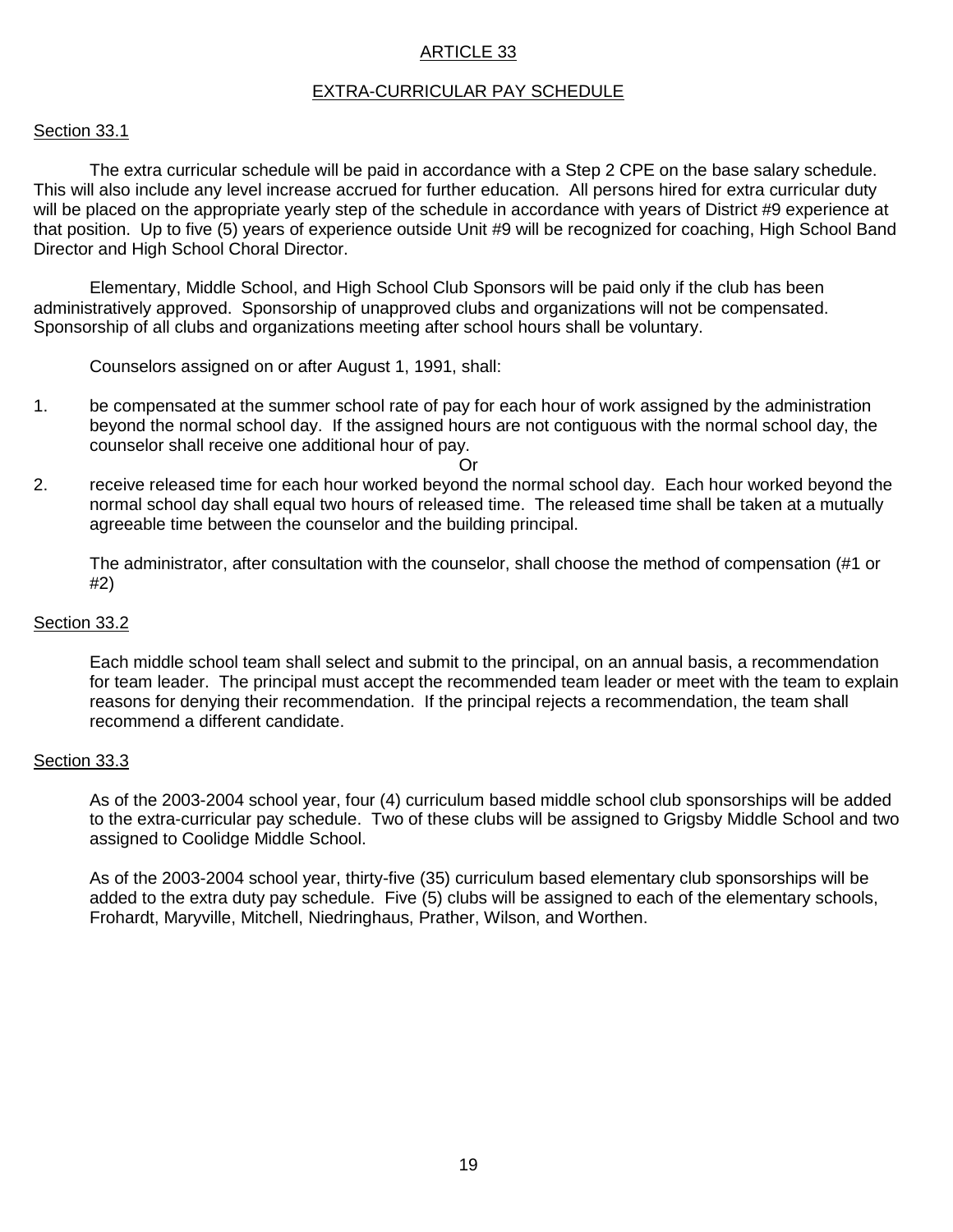| <b>HIGH SCHOOL</b>                                                   |                |                                |                                                                      |                 | EXTRA-CURRICULAR PAY SCHEDULE |           |           |      |                  |                                                                                                              |
|----------------------------------------------------------------------|----------------|--------------------------------|----------------------------------------------------------------------|-----------------|-------------------------------|-----------|-----------|------|------------------|--------------------------------------------------------------------------------------------------------------|
| (Years)                                                              | $\overline{1}$ | $2 \left( \frac{1}{2} \right)$ | $3^{\circ}$                                                          | $4\overline{ }$ | $5^{\circ}$                   | 6 7       |           | 8    | 9                | 10                                                                                                           |
|                                                                      |                |                                | 14.75 15.25 15.75 16.25 16.75 17.25 17.75 18.25 18.75 19.25          |                 |                               |           |           |      |                  | Head Coach - Football, Baseball, Boys/Girls Basketball, Wrestling, Track, Boys /Girls Soccer, Softball       |
| Head Coach - Volleyball                                              | 11.0           | 11.5                           | 12.0                                                                 |                 | 12.5 13.0 13.5                |           | 14.0      | 14.5 | 15.0             | 15.5                                                                                                         |
| <b>Band Director</b>                                                 |                |                                | 14.75  15.25  15.75  16.25  16.75  17.25  17.75  18.25  18.75  19.25 |                 |                               |           |           |      |                  |                                                                                                              |
| Head Coach - Golf, Cross Country, Boys Tennis, Girls Tennis, Bowling | 8.0            | 8.5                            | 9.0                                                                  |                 | 9.5 10.0 10.5                 |           | 11.0 11.5 |      | 12.0             | 12.5                                                                                                         |
|                                                                      |                |                                |                                                                      |                 |                               |           |           |      |                  | Assistant Coach - Football, Baseball, Boys/Girls Basketball, Wrestling, Boys/Girls Soccer, Track A, Softball |
|                                                                      | 8.5            | 9.0                            | Ass't. Athletic Director<br>9.5                                      |                 | 10.0 10.5 11.0 11.5 12.0      |           |           |      | 12.5             | 13.0                                                                                                         |
| <b>Assistant Coach - Track B</b>                                     | 6.25           |                                | 6.75 7.25                                                            |                 | 7.75 8.25 8.75 9.25           |           |           |      | 9.75 10.25 10.75 |                                                                                                              |
| Assistant Coach - Volleyball, Cross Country, Golf, Tennis            | 5.0            | 5.5                            | 6.0                                                                  | 6.5             | 7.0                           | 7.5       | 8.0       | 8.5  | 9.0              | 9.5                                                                                                          |
| Vocal Music, Asst. Band Director                                     | 8.5            | 9.0                            | 9.5                                                                  | 10.0            |                               | 10.5 11.0 | 11.5      | 12.0 | 12.5             | 13.0                                                                                                         |
| <b>Student Council, National Honor Society</b>                       | 6.25           | 6.75                           |                                                                      | 7.25 7.75       |                               | 8.25 8.75 | 9.25      |      | 9.75 10.25 10.75 |                                                                                                              |
| <b>Department Heads</b>                                              | 4.0            | 4.5                            | 5.0                                                                  | 5.5             | 6.0                           | 6.5       | 7.0       | 7.5  | 8.0 8.5          |                                                                                                              |
| <b>Head Ticket Taker</b>                                             | 7.55           | 7.8                            | 8.05                                                                 | 8.3             | 8.55                          | 8.8       | 9.05      | 9.3  | 9.55 9.8         |                                                                                                              |
| <b>Approved Club Sponsors</b>                                        | .85            | .9                             | .95                                                                  | 1.0             | 1.05                          | 1.1       | 1.15      | 1.2  | $1.25$ $1.3$     |                                                                                                              |
| CWT Coord.                                                           | 8.5            | 9.0                            | 9.5                                                                  | 10.0            | 10.5                          | 11.0      | 11.5      | 12.0 | 12.5             | 13.0                                                                                                         |
| Yearbook, Journalism                                                 | 3.0            | 3.5                            | 4.0                                                                  | 4.5             | 5.0                           | 5.5       | 6.0       | 6.5  | 7.0              | 7.5                                                                                                          |
| Cheerleader Fr. Fall Football/Soccer                                 | 3.7            | 3.8                            | 3.9                                                                  | 4.0             | 4.1                           | 4.2       | 4.3       | 4.4  | 4.5              | 4.6                                                                                                          |
| Cheerleader Fr. Winter Basketball/Wrestling                          | 5.0            | 5.2                            | 5.4                                                                  | 5.6             | 5.8                           | 6.0       | 6.2       | 6.4  | 6.6              | 6.8                                                                                                          |
| Cheerleader, Soph/Var Football                                       | 2.9            | 3.0                            | 3.1                                                                  | 3.2             | 3.3                           | 3.4       | 3.5       | 3.6  | 3.7              | 3.8                                                                                                          |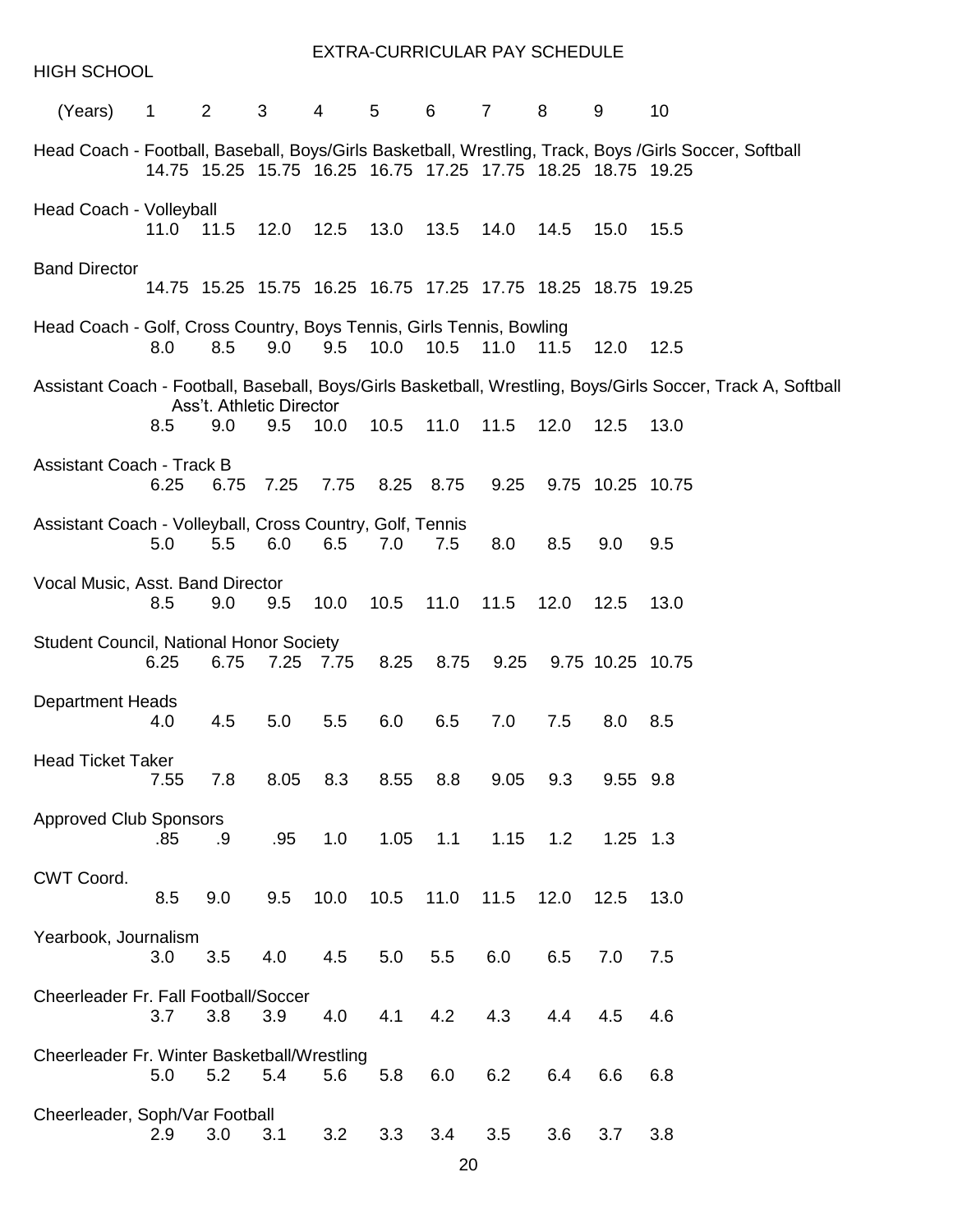# EXTRA-CURRICULAR PAY SCHEDULE (cont.)

| (Years)                                                                                | $\mathbf{1}$ | $\overline{2}$ | 3          | $\overline{4}$ | 5       | 6            | $\overline{7}$ | 8         | 9          | 10   |
|----------------------------------------------------------------------------------------|--------------|----------------|------------|----------------|---------|--------------|----------------|-----------|------------|------|
| Cheerleader, Junior Varsity/Varsity Wrestling, Soccer                                  | 4.3          | 4.5            | 4.7        | 4.9            | 5.1     | 5.3          | 5.5            | 5.7       | 5.9        | 6.1  |
| Cheerleading Head Coach, Varsity/Junior Varsity Basketball and Competition             | 8.0          | 8.5            | 9.0        | 9.5            | 10.0    | 10.5         | 11.0           | 11.5      | 12.0       | 12.5 |
| Assistant Coach - Cheerleading Varsity/Junior Varsity Baseball and Competition         | 5.0          | 5.5            | 6.0        |                | 6.5 7.0 | 7.5          | 8.0            | 8.5       | 9.0        | 9.5  |
| Pep Club                                                                               | 4.4          | 4.5            | 4.6        | 4.7            | 4.8     | 4.9          | 5.0            | 5.1       | 5.2        | 5.3  |
| <b>One-Act Play/Contest</b>                                                            | 1.05         | 1.1            |            | $1.15$ $1.2$   |         | $1.25$ $1.3$ | 1.35           |           | $1.4$ 1.45 | 1.5  |
| Homecoming Play, Winter Play, Spring Play                                              | 3.7          | 3.8            | 3.9        | 4.0            | 4.1     | 4.2          | 4.3            | 4.4       | 4.5        | 4.6  |
| <b>Technical Director</b>                                                              | 11.0         | 11.5 12.0      |            | 12.5           | 13.0    | 13.5         | 14.0           | 14.5 15.0 |            | 15.5 |
| Individual Events, Debate, Auxiliaries Sponsor, Scholar Bowl                           | 5.8          | 6.0            | 6.2        | 6.4            | 6.6     | 6.8          | 7.0            | 7.2       | 7.4        | 7.6  |
| <b>Summer Weight Training</b>                                                          | 2.35         | 2.4            | $2.45$ 2.5 |                | 2.55    | 2.6          | 2.65           | 2.7       | 2.75       | 2.8  |
| Video Journalism                                                                       | 3.0          | 3.5            | 4.0        | 4.5            | 5.0     | 5.5          | 6.0            | 6.5       | 7.0        | 7.5  |
| <b>MIDDLE SCHOOL</b>                                                                   |              |                |            |                |         |              |                |           |            |      |
| (Years)<br>$\overline{\phantom{1}}$                                                    |              | $2 \t3$        |            | 4 5            |         | 6 7          |                | 8         | 9          | 10   |
| Head Coach - Football, Boys Basketball, Girls Basketball, Wrestling, Volleyball, Track | 6.5          | 7.0            | 7.5        | 8.0            | 8.5     | 9.0          | 9.5            |           | 10.0 10.5  | 11.0 |
| Assistant Coach, Swing Choir                                                           | 4.5          | 5.0            | 5.5        | 6.0            | 6.5     | 7.0          | 7.5            | 8.0       | 8.5        | 9.0  |
| Middle School Band                                                                     | 6.5          | 7.0            | 7.5        | 8.0            | 8.5     | 9.0          | 9.5            | 10.0      | 10.5       | 11.0 |
| <b>Student Council</b>                                                                 | 4.3          | 4.5            | 4.7        | 4.9            | 5.1     | 5.3          | 5.5            | 5.7       | 5.9        | 6.1  |
| Middle School Cheerleading                                                             | 4.8          | 4.9            | 5.0        | 5.1            | 5.2     | 5.3          | 5.4            | 5.5       | 5.6        | 5.7  |
| <b>Summer Football Help</b>                                                            | 2.35         | 2.4            | 2.45       | 2.5            | 2.55    | 2.6          | 2.65           | 2.7       | 2.75       | 2.8  |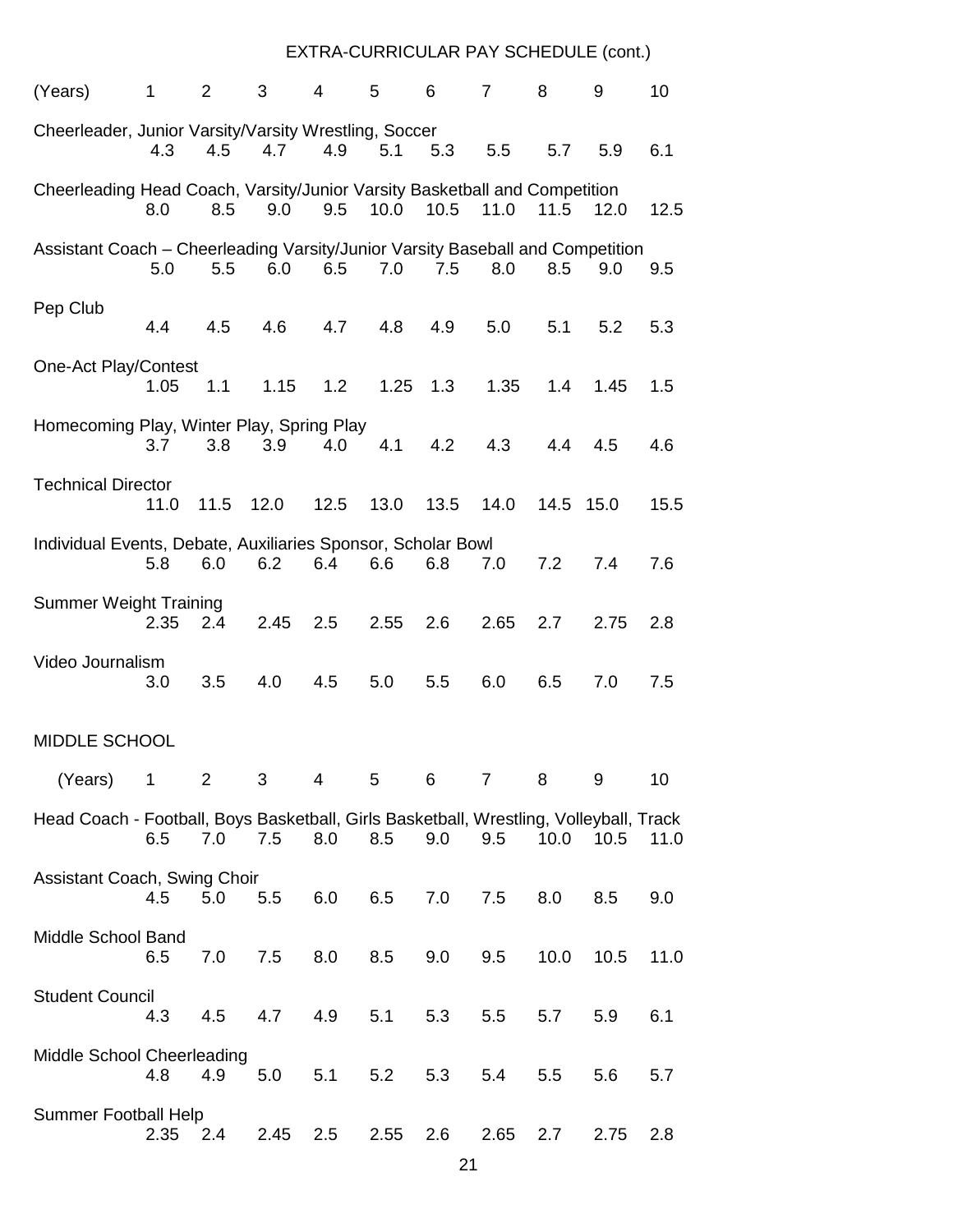# EXTRA-CURRICULAR PAY SCHEDULE (cont.)

| (Years)                                                   | 1    | $\overline{2}$ | 3    | $\overline{4}$ | 5    | 6                 | $\overline{7}$ | 8    | 9    | 10   |
|-----------------------------------------------------------|------|----------------|------|----------------|------|-------------------|----------------|------|------|------|
| <b>Middle School Chorus</b>                               | 4.5  | 5.0            | 5.5  | 6.0            | 6.5  | 7.0               | 7.5            | 8.0  | 8.5  | 9.0  |
| Approved Middle School Club Sponsors                      |      |                |      |                |      |                   |                |      |      |      |
|                                                           | .85  | .9             | .95  | 1.0            | 1.05 | 1.1               | 1.15           | 1.2  | 1.25 | 1.3  |
| Approved Middle School Curriculum Based Club Sponsors     |      |                |      |                |      |                   |                |      |      |      |
|                                                           | .85  | .9             | .95  | 1.0            | 1.05 | 1.1               | 1.15           | 1.2  | 1.25 | 1.3  |
| <b>Team Leaders</b>                                       |      |                |      |                |      |                   |                |      |      |      |
|                                                           | 2.0  | 2.25           | 2.5  | 2.75           | 3.0  | 3.25              | 3.5            | 3.75 | 4.0  | 4.25 |
| Middle School Year Book                                   | 1.0  | 1.2            | 1.3  | 1.5            | 1.7  | 1.8               | 2.0            | 2.2  | 2.3  | 2.5  |
|                                                           |      |                |      |                |      |                   |                |      |      |      |
| <b>ELEMENTARY SCHOOL</b>                                  |      |                |      |                |      |                   |                |      |      |      |
| <b>School Safety Patrols</b>                              |      |                |      |                |      |                   |                |      |      |      |
|                                                           | 1.05 | 1.1            | 1.15 | 1.2            | 1.25 | 1.3               | 1.35           | 1.4  | 1.45 | 1.5  |
| <b>Elementary Band and Elementary Vocal</b>               |      |                |      |                |      |                   |                |      |      |      |
|                                                           | 4.5  | 5.0            | 5.5  | 6.0            | 6.5  | 7.0               | 7.5            | 8.0  | 8.5  | 9.0  |
| Approved Elementary School Curriculum Based Club Sponsors |      |                |      |                |      |                   |                |      |      |      |
|                                                           | .85  | .9             | .95  | 1.0            | 1.05 | 1.1               | 1.15           | 1.2  | 1.25 | 1.3  |
| <b>Elementary Assistant Band</b>                          |      |                |      |                |      |                   |                |      | 7.0  |      |
|                                                           | 3.0  | 3.5            | 4.0  | 4.5            | 5.0  | 5.5               | 6.0            | 6.5  |      | 7.5  |
|                                                           |      |                |      |                |      | <b>ARTICLE 34</b> |                |      |      |      |

# Retirement

#### Section 34.1

Any CPE who has been employed by District #9 for ten (10) or more years and who will qualify to retire and receive an annuity under the provisions of the Illinois Teachers Retirement System will be eligible for a retirement incentive under the following program:

- 1. A CPE shall submit a written, irrevocable notice of intent to retire to be effective after the conclusion of the CPE's final school year.
- 2. The notice of intent to retire shall be submitted no later than March 1 of the year payments under this incentive will begin, up to the fifth year prior to the effective date of retirement. For example, notice must be submitted no later than March 1, 2008, for a retirement to be effective at the conclusion of the 2011- 2012 school year.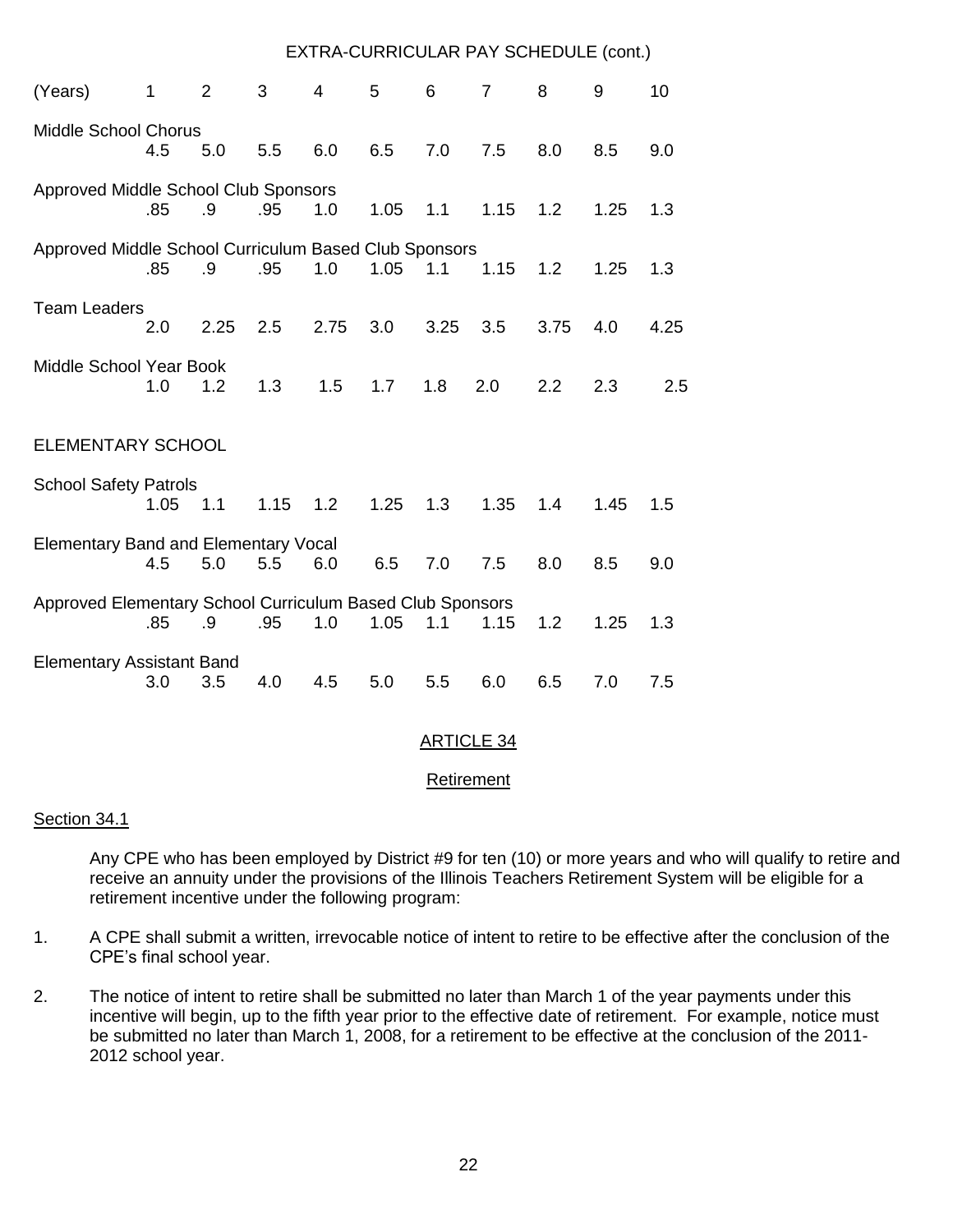# Section 34.2

The severance payments shall be paid as follows:

- 1. An eligible CPE shall receive lump sum retirement incentive payments equal to \$1,000.00 for each year of service in the District, up to a maximum of \$15,000 payable in equal annual installments over the CPE's final years of employment.
- 2. If the irrevocable notice of intent to retire was submitted by March 1 of the fifth year prior to the effective date of retirement, the maximum retirement incentive payment will be divided by five and paid in equal annual installments in each of the year's prior to the CPE's retirement.
- 3. If irrevocable notice of intent to retire was submitted in any of the years subsequent to the fifth year prior to the effective date of retirement, the retirement incentive payment will be divided by the number of years notice given and paid in equal annual installments in each of the year's prior to the CPE's retirement.
- 4. Notwithstanding paragraphs 1, 2, and 3 of this section, any portion of the incentive payment that would cause the CPE's creditable earnings to exceed 6% over the previous year's creditable earnings shall be held and paid post retirement in a lump sum 30 days after receipt of the teacher's last pay check in the CPE's year of retirement.

#### Section 34.3

In the event the CPE retires or otherwise leaves employment with the district prior to the date stated in the CPE's notification of retirement, the CPE shall forfeit all of the retirement stipend not previously paid to the CPE. This section shall not apply in the event of the death of a CPE.

#### Section 34.4

The Board and the Union agree to re-open and re-negotiate Article 34 of this contract if, during the duration of the contract, the Illinois legislature or the Illinois Teacher's Retirement System change the provisions regarding the retirement of teachers.

#### Article 35

#### Accumulated Earned Absences

#### Section 35.1

A CPE who (i) dies while an employee of the Board or while in an honorably dismissal (laid off) status, or (ii) is honorably dismissed (laid off) from employment by the Board shall receive compensation for accumulated earned absences according to the following table:

5 years or more but less than 7 years – 20 days of accumulated earned absences 7 years or more but less than 10 years – 25 days of accumulated earned absences 10 years or more but less than 12 years – 30 days of accumulated earned absences 12 years or more but less than 15 years – 35 days of accumulated earned absences 15 years or more - 40 days of accumulated earned absences

The period during which a CPE is honorably dismissed (laid off) shall not be included for the purpose of the foregoing table in this Section 35.1.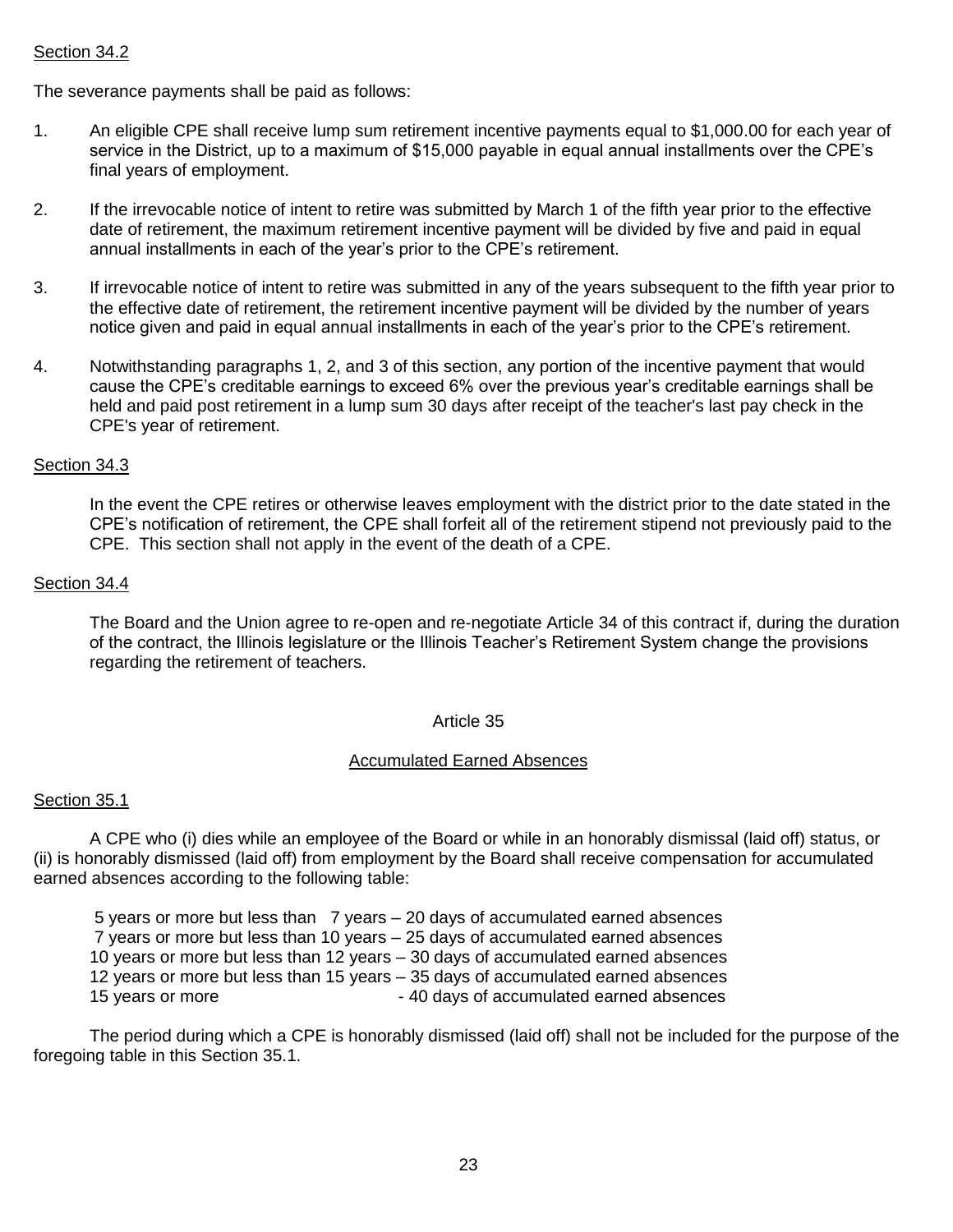# Section 35.2

To arrive at the amount of compensation to be paid, 182 days will be used as the total number of compensation days in a school year and no one shall receive more than \$10,000 total compensation for unused earned absences and the salary plus pension contribution shall be divided by 182 days.

#### Section 35.3

In the event of the death of the CPE while still in the employ of the district, any and all monies due under the provisions of this article shall be paid to the estate of the deceased.

#### Section 35.4

CPE's who are honorably dismissed shall be entitled to receive the compensation to which he or she is otherwise entitled under the provisions of this Article 35 at or upon the sooner to occur of the following:

- (i) the date that the Board of Education receives the written irrevocable resignation of such CPE;
- (ii) the latest date upon which such CPE's rights to be recalled from such honorable dismissal (laid off) status expire, whether provided by law, this Working Agreement or Board policy; or
- (iii) his or her date of death.

#### Section 35.5

At the sole option of the employee, an employee may elect to waive compensation for all or some portion of the accumulated earned absence days for which they are entitled.

# ARTICLE 36

# Sick Leave

#### Section 36.1

Sick leave shall be granted at the following rates:

A CPE shall be granted 1.12 days of sick leave per month at the beginning of each year. When a CPE accumulates 50 days of sick leave, the CPE shall be granted 1.45 days of sick leave per month at the beginning of each year. When a CPE reaches 100 days of accumulation, the CPE shall be granted 1.67 days of sick leave per month at the beginning of each year. When a CPE reaches 200 days of accumulation, the CPE shall be granted 2.23 days of sick leave per month at the beginning of each year. When a CPE reaches 250 days of accumulation, they shall be granted 2.78 days of sick leave at the beginning of each year. To determine the amount of days per year an employee will receive, multiply the number of days by the number of months worked and round to the nearest whole number. For example, an employee who works nine months will receive 9 x 1.12 days per month, which equals 10.08 days, rounded to 10 days.

Sick leave days shall accumulate to a maximum of 340 days.

#### Section 36.2

At the beginning of the 2008-2009 school year, a CPE who had accumulated 50 sick leave days was granted 25 additional sick leave days in addition to the CPE's normal accumulation. Thereafter, any CPE who after receiving their normal annual allotment of sick leave days at the beginning of the school year, reaches 50 or more accumulated sick leave days, shall be granted 25 additional sick leave days at the beginning of that same year. The grant of 25 days only shall happen once during a CPE's career.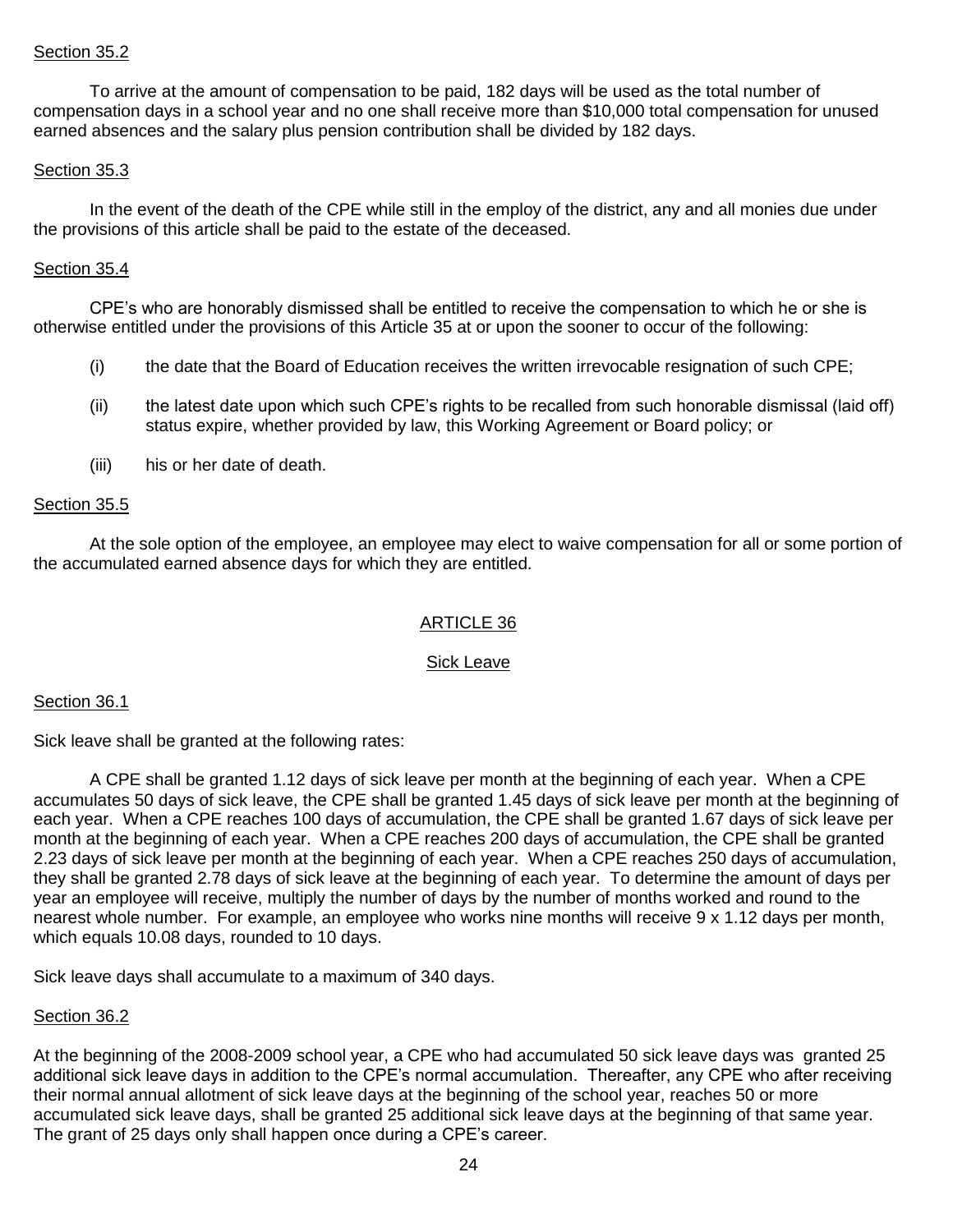Sick leave shall be interpreted according to the Illinois School Code of 1961, as amended from time to time, particularly Section 24-6 thereof, and in accord with policies established by the Board of Education.

#### ARTICLE 37

#### Emergency Leave

#### Section 37.1

In general, emergency leave may be defined as something over which a CPE has no control and the CPE's presence is required. This does not include illness in the immediate family.

#### Section 37.2

Emergency leave for death in the "immediate family". This is defined as deaths of parents, persons in lieu of parents, wife or husband, children, brothers and sisters, brother or sister-in-law, daughter or son-in-law, grandchildren, grandparents, or parents of spouse. Up to five (5) days are allowed for each death and are not counted against emergency leave.

#### Section 37.3

Emergency leave for urgent personal business. This includes court summons, attendance at funerals other than immediate family or other emergencies requiring the personal presence of the CPE. The total amount of emergency leave under this category in any one year is four (4) days.

Emergency leaves under 37.3 should be recommended in advance by the building principal with final approval in advance by the Superintendent or his designated official. Emergency leave requests must be prepared in duplicate and both copies forwarded to the Superintendent or his designated official.

#### Section 37.4

CPE's shall be entitled to two (2) additional days emergency leave per year for which no reason shall be given. The principal must be notified by noon the preceding day before this leave can be invoked. (Form to be provided.)

This leave cannot be used for any form of withholding services by CPE's due to misunderstandings or impasses.

This leave definitely shall not be used for personal pleasure.

In the event that this leave is not used, the unused day(s) will be added to the following year's sick leave.

#### ARTICLE 38

#### Insurance

#### Section 38.1

Employees may participate in the POS health plan.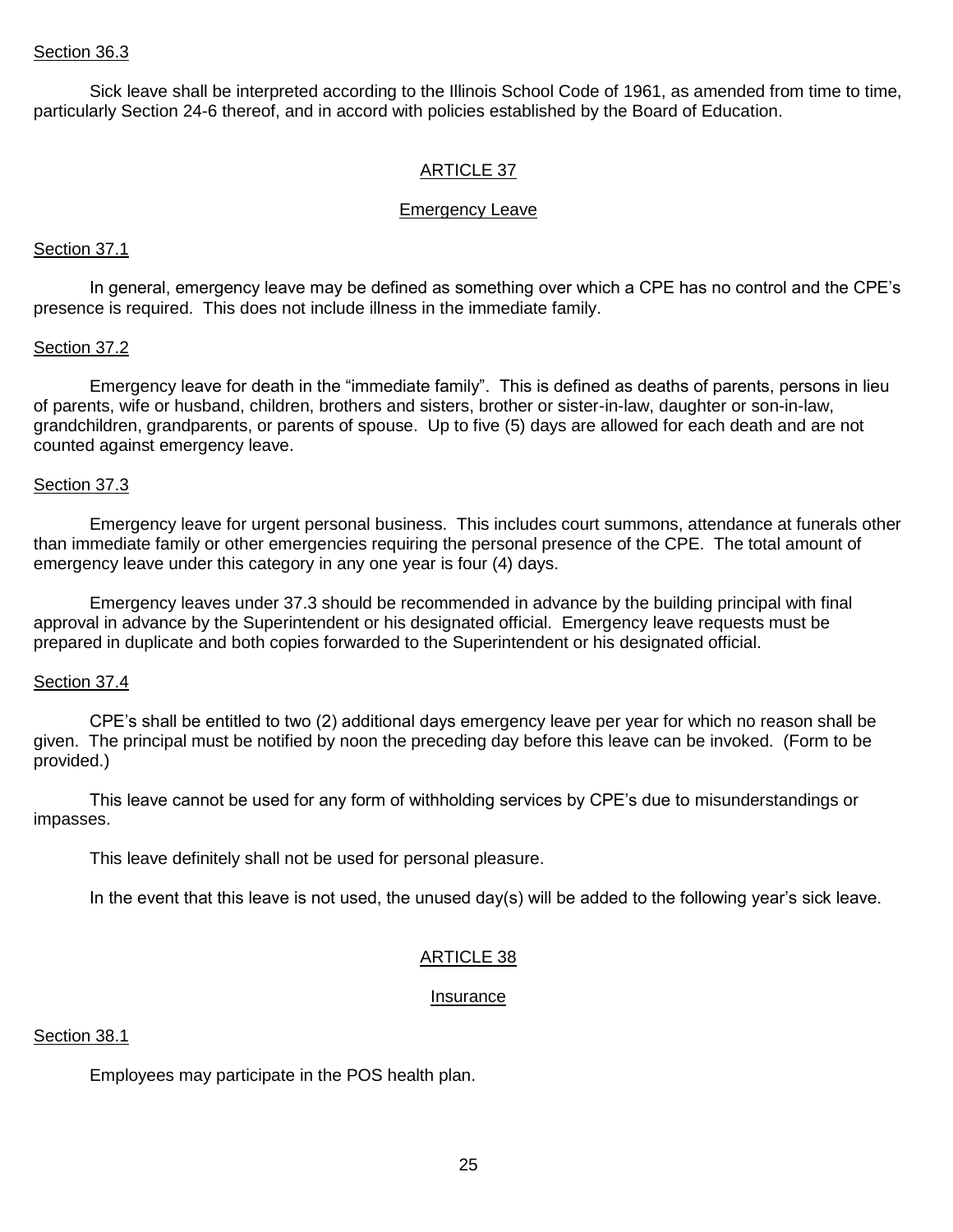The Board of Education will provide health benefits for CPE's; and, where applicable, the CPE's spouse and/or dependent children. Those CPE's electing coverage for the CPE's spouse and/or dependent children shall pay \$55.00 per month in the 2009-2010 school year.

Dependent children will be covered until they reach age 19. Coverage for dependent children who have attained age 19 will also be continued, but only if they are attending an accredited college, university or other learning institution on a full-time basis, and employee may claim them as tax exemptions. When a student reaches age 23, coverage may be continued under the COBRA law (contribution of total single health premium paid by employee.) These benefits are in accordance with the health plan document prepared by the health claims administrator. Life insurance, as stated in Section 38.5 below, will also be provided to certificated personnel.

#### Section 38.2

Coordination of benefits will be in effect with any carried group coverage to which the employee or his dependents belong.

#### Section 38.3

Health benefits provided for the term of this agreement shall be as described in the 2007-2008 schedule of benefits for the MISSVIC health care plan unless the parties agree otherwise. A summary plan description of MISSVIC's health care agreement or other explanation of such benefits as agreed to by the parties shall be distributed to each employee with a copy of this Agreement.

#### Section 38.4

The following term life insurance coverage will be provided:

- a. Term life insurance in the amount of \$15,000.
- b. At the employee's own expense, the employee may elect to be covered for additional amounts of \$25,000, \$75,000 or \$100,000 in term life insurance. Premiums to be determined by life insurance carrier.

# Section 38.5

- 1. CPE's who retire may elect coverage under either the TRS' traditional major medical program or the TRS' managed care program. If TRS coverage is elected at the time of retirement, this school district will pay the monthly premium for annuitant's coverage only until he/she reaches age 65. The amount paid by the school district for this monthly premium shall be limited to 25% of the total cost (annuitant's cost plus TRS subsidy) for the annuitant's coverage under the less expensive of the two plans offered by TRS/CMS (traditional major medical or the managed care program.)
- 2. For purposes of this Article, the retiring CPE must be at least 54 ½ years of age, but not yet 65. He/she must have completed 15 years of full-time employment with this school district and be eligible for an immediate retirement annuity from the Illinois Teachers' Retirement System. Retirement notification must be given to this Board of Education prior to March 15 of the school year after which retirement is to be effective.
- 3. If the Teachers' Retirement System health plan is elected, it will be the retiree's responsibility to present the TRS enrollment card to the District 9 Supervisor of Insurance Services for signature in order that premium payments may be initiated.
- 4. At any time, it shall be this District's prerogative to determine whether all CPE's retiring under this agreement shall be covered under the TRS plan or the District's self-insured health plan. The District may decide to grandfather retirees back into its own plan if the TRS premium exceeds the district premium. The amount of the TRS premium in effect at that time will be paid by the District toward total cost of the coverage. It shall be the responsibility of the retiree to pay the remaining premium.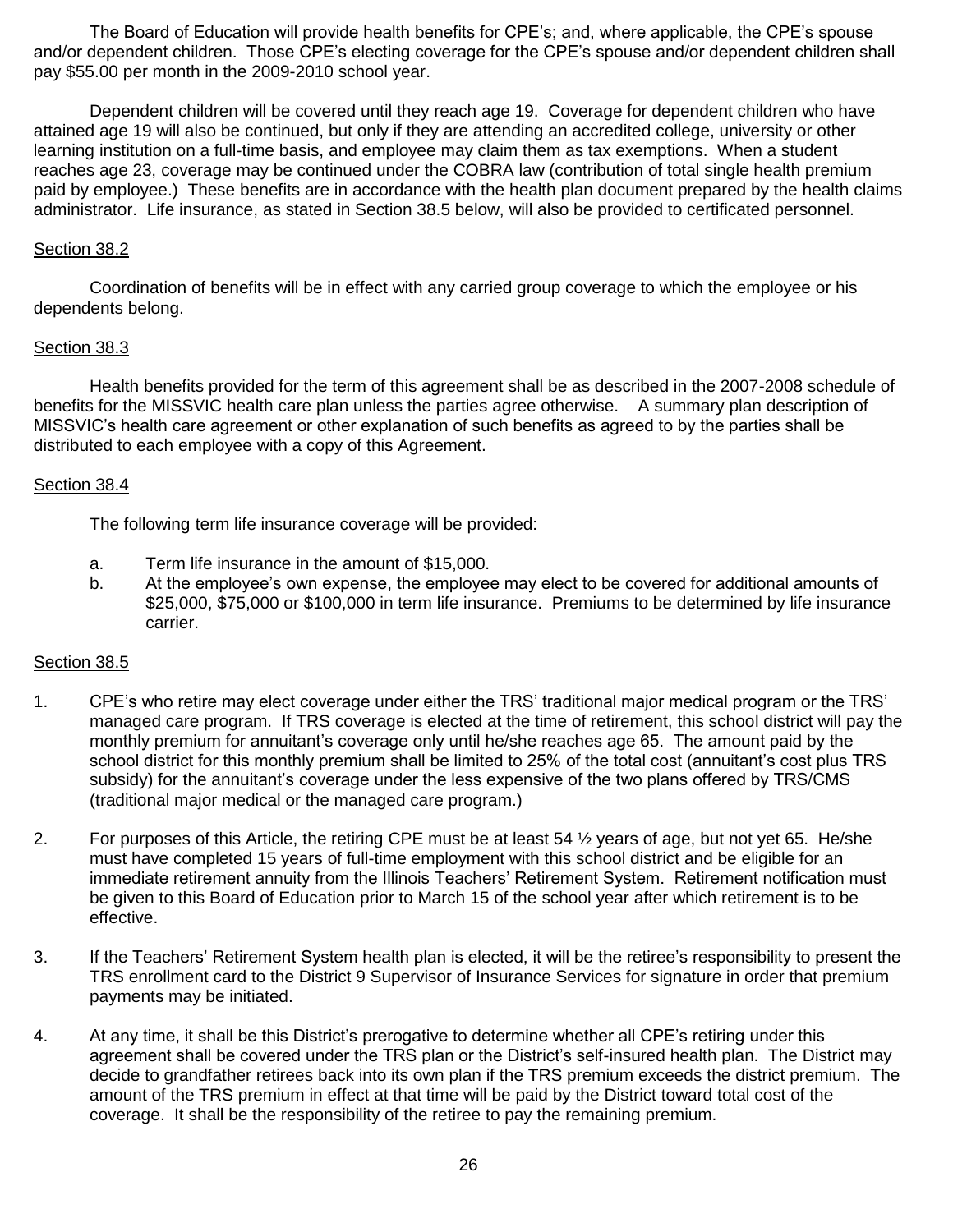5. CPE's retiring under this agreement may elect to continue coverage in the District's health plan for eligible dependents (as described in the specific plan document) who are covered at the time the employee retires.

Coverage for dependents will terminate when they become covered under another health plan or under Medicare.

When our retiree reaches age 65, coverage for dependents under age 65 may be continued for up to 36 months under COBRA. Coverage will be at dependent's own expense.

#### Section 38.6

The Board will receive all dividends accruing under all insurance plans.

#### Section 38.7

The parties agree to continue the Insurance Committee for the duration of this contract. Said Committee shall be composed of two (2) representatives from the Union, one of which will be the Union President, and two (2) administrative representatives from the District, one of which will be the Superintendent, and one (1) Board member. Two representatives from each of the other unions in the District also may be part of the committee.

Each party may select one (1) representative of their choosing to attend meetings of the Insurance Committee as ex officio members.

The Insurance Committee responsibilities shall include, but not be limited to, the following:

- 1) Determining the bid specifications that go out to potential insurance providers of Granite City CUSD #9;
- 2) Reviewing all returned bids of insurance providers;
- 3) Recommending changes to the current insurance provider and/or coverage's (both expansion of coverage and/or streamlining of coverage);
- 4) Recommending insurance cost saving ideas;
- 5) Recommending selection of insurance coverage and insurance provider.

All Insurance Committee decisions regarding what recommendations to make to the parties respective constituencies shall be done by consensus of the committee.

Any Insurance Committee recommended changes to the insurance coverage and/or provider during the life of this agreement must be ratified/voted upon and approved by both the Union and the Board.

# ARTICLE 39

#### Summer School

### Section 39.1

When summer school is offered by the Board, the rate of pay shall be \$23.00 per hour plus TRS.

#### Section 39.2

Articles 36 and 37 will apply to persons teaching summer school in the same manner they apply to the normal school year.

#### Section 39.3

Other provisions of this Agreement do not affect summer school except as otherwise specified herein.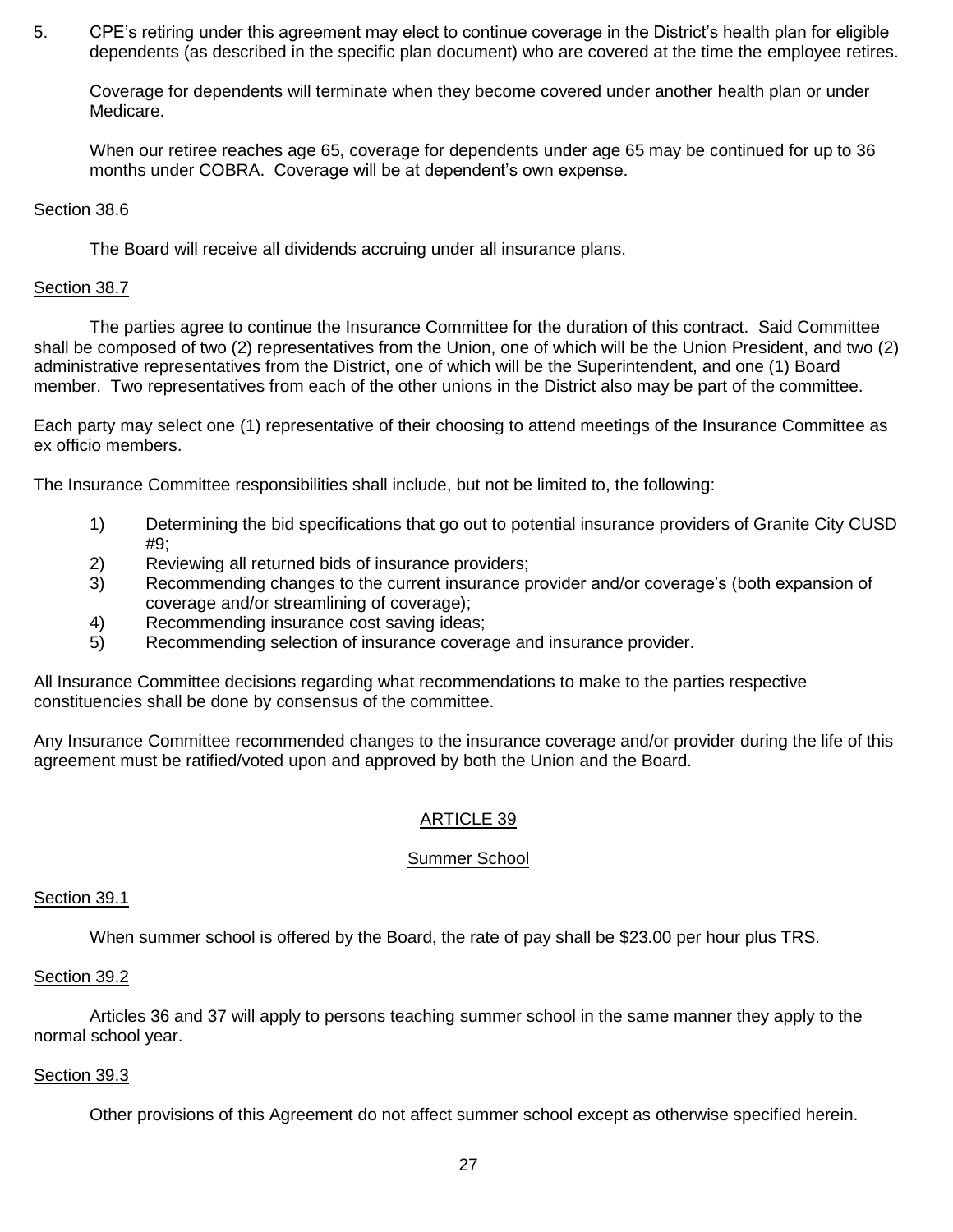#### Section 39.4

Summer school meetings with administration.

The building principals of each summer school center and the building representatives of each summer school center shall meet at least once during the summer school session to:

- 1) discuss matters of summer school curriculum;
- 2) discuss matters of summer school activities;
- 3) discuss matters of summer school procedure;
- 4) discuss matters of summer school policies;
- 5) discuss matters of summer school working conditions.

These matters shall be arranged by the building representatives and the principal.

The meetings shall be held outside regular summer school hours unless mutually agreed otherwise by both parties.

#### Section 39.5

The summer school Salary and Policy Committee of the Union shall meet at least once during the summer school session with the administrator in charge of summer school to discuss summer school problems. The building representatives shall advise a supervisor or building principal that an issue exists in respect to this particular department or building and that the issue will be discussed at the meeting. When possible, the supervisor of building representatives will be given at least five (5) days notice.

# ARTICLE 40

# Salary Schedule

#### Section 40.1

The salary schedule for the 2009-2010 school year is contained in Appendix A of this Agreement.

# Section 40.2 – Longevity Step

No credit will be given for non-public school experience to any person who did not reach Step 21 of the salary schedule on or before August 26, 1991.

Section 40.3 – Salary Schedule Credit for Approved Workshops

Credit on the salary schedule will be given for workshops and in-service courses offered by the school district and for courses or workshops offered by other educational systems for which college credit is not offered, but which are considered to be of educational value in advancing the school district's educational goals.

The Superintendent must give prior approval for salary schedule credit to be granted under this provision.

Class Hours Semester Hours of Credit for Salary Schedule Purposes

| $5 - 9$   | 0.5 |
|-----------|-----|
| $10 - 19$ | 1.0 |
| $20 - 29$ | 1.5 |
| $30 - 39$ | 2.0 |
| $40 - 49$ | 2.5 |
| $50 - 59$ | 3.0 |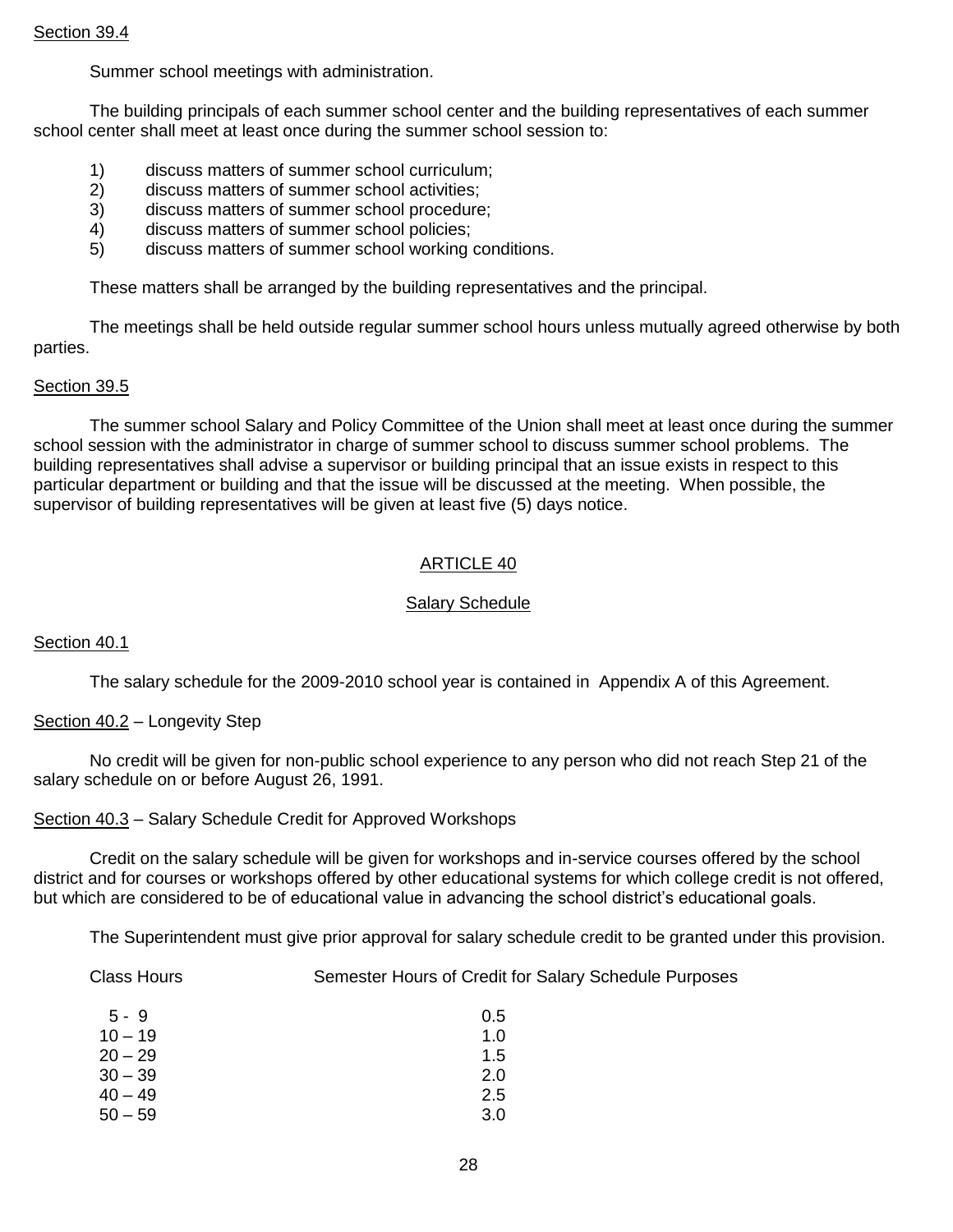Workshops that are attended during school time, which may or may not be paid for by the District, shall not qualify for movement on the salary schedule. Workshops that are outside of the normal school day, which may or may not be paid for by the District, shall qualify for movement on the salary schedule.

#### Section 40.4

Notwithstanding anything in this Agreement to the contrary, a CPE who is within four (4) years of being eligible to retire pursuant to TRS, shall not receive an increase in the CPE's creditable earnings of greater than six percent (6%) over the CPE's previous year's creditable earnings.

The District will not knowingly ask CPE's to perform work that would increase their creditable earnings beyond 6% over the CPE's previous year's creditable earnings. The District and the Union will work together prior to the start of each school year, to develop a list of all CPE's affected by this section. Said list will include, but not be limited to, the additional compensation a CPE can earn in that school year, without going over 6% of the previous year's creditable earnings.

#### Section 40.5

The Board and the Union agree to re-open and re-negotiate Section 40.4 of this contract if, during the duration of the contract, the Illinois legislature or the Illinois Teacher's Retirement System change the provisions regarding the retirement of teachers.

# ARTICLE 41

#### Tax Sheltering for Extra Compensation

#### Section 41.1

The Board shall "tax shelter," to the maximum extent permitted by Illinois and Federal law, the amount of any contribution due from any CPE to the Illinois Teachers' Retirement System on account of any compensation payable to such CPE under any provision of this Working Agreement other than Article 41.

#### Section 41.2

In so doing, the Board shall:

- (i) determine the gross amount of such compensation due the teacher such other provision of this Working Agreement, which amount shall be part of the amount which the Board shall report to such System as such CPE's total compensation;
- (ii) subtract from such amount the maximum permissible "tax sheltered" System contribution, presently 9.8901%, and pay the same to the System for such CPE; and
- (iii) pay in cash to the CPE the balance then remaining, which amount shall be part of the amount which the Board shall report to the Internal Revenue Service as such CPE's taxable compensation.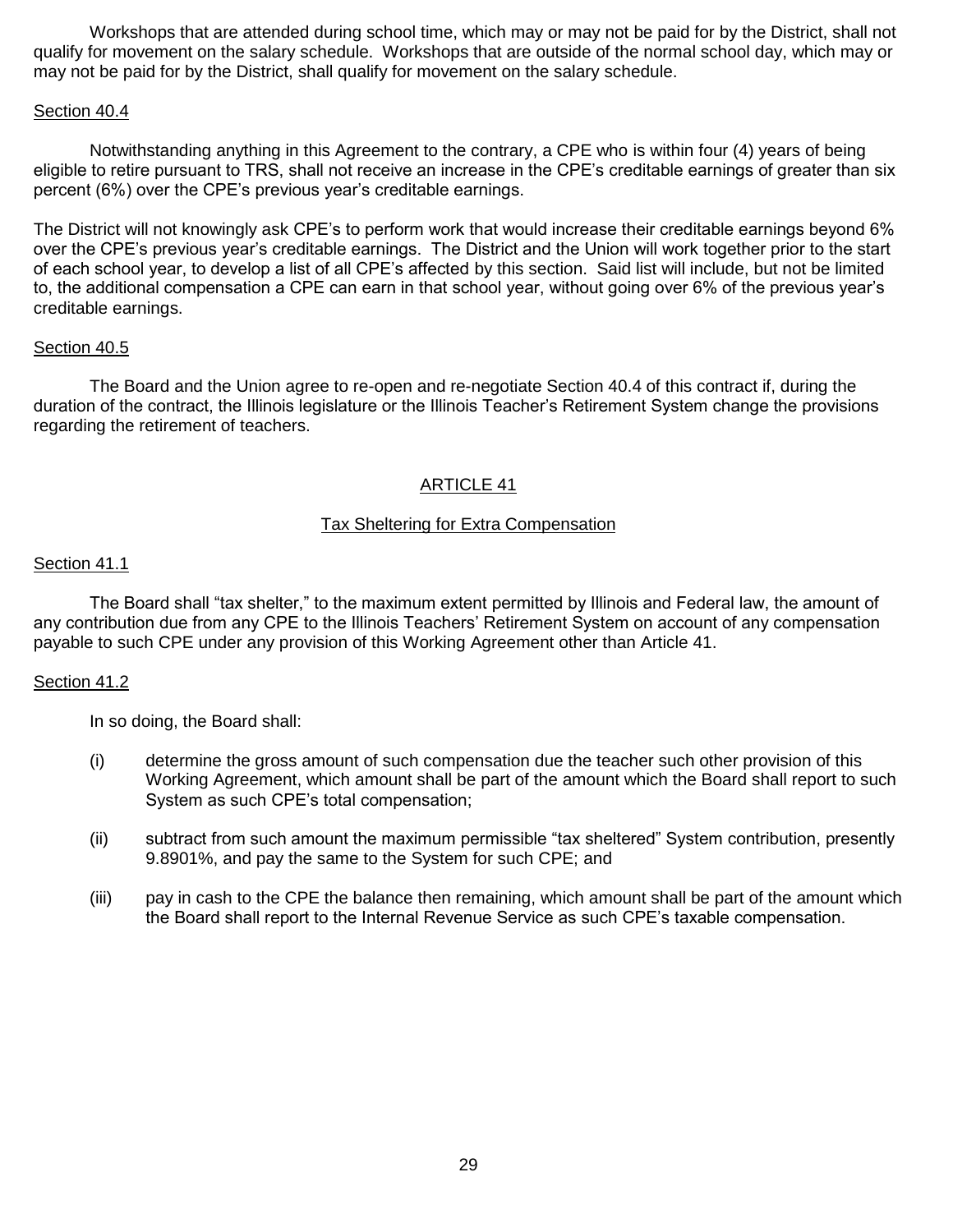#### Seniority and Recall of Honorably Dismissed Teachers

#### Section 42.1

Should it become necessary to release CPE's the Board hereby agrees that their rights to be recalled shall exist for the two (2) calendar years from the beginning of the school year immediately following the year in which such dismissal occurred, and shall continue thereafter to and including the first regular meeting of the Board following the sixth  $(6<sup>th</sup>)$  day of pupil enrollment in the third  $(3<sup>rd</sup>)$  school year immediately following the school year in which such dismissal occurred.

#### Section 42.2

In considering the recall of an honorably dismissed CPE, the Board hereby agrees to comply with Illinois law, that is to say by seniority provided that the senior CPE is qualified to hold the position. In so doing, the Board hereby agrees to recognize any and all then valid and subsisting Illinois teacher's certificates held by any honorably dismissed CPE even though any such certificate was obtained by such CPE after he or she was honorably dismissed; provided, however, that each honorably dismissed CPE shall be required to timely furnish written evidence of any such new certificate to the Board if it is to be so considered.

#### Section 42.3

Each honorably dismissed CPE shall be responsible for keeping his or her current mailing address and current telephone number on record with the Board. Changes in address or telephone number shall be sent to the Board for the Attention of its Secretary by the CPE and/or the Union by certified U.S. Mail.

#### Section 42.4

If the Board tenders a recall to an honorably dismissed CPE, it shall do so by certified U.S. Mail and, in such event, such recalled CPE shall:

- (i) orally accept (by telephone call to, or in person with, the Superintendent of Schools) such tender within nine (9) calendar days of the date of mailing of the tender; and also
- (ii) report for duty on the date specified in the tender which shall be not less than sixteen (16) calendar days from the date of mailing of the tender.

#### Section 42.5

Failure of the CPE to timely comply with either of the requirements specified in 42.4 shall be deemed to be and shall constitute his or her immediate, irrevocable resignation.

#### Section 42.6

A copy of each such tender shall also be mailed to the Union for the attention of its President by certified U.S. Mail.

#### Section 42.7

The Board shall annually prepare a seniority list as of September 30 of that year; shall serve a copy thereof upon the Union no later than October 31 of such year; and shall otherwise comply with the applicable provisions of the Illinois School Code of 1961, as amended from time to time.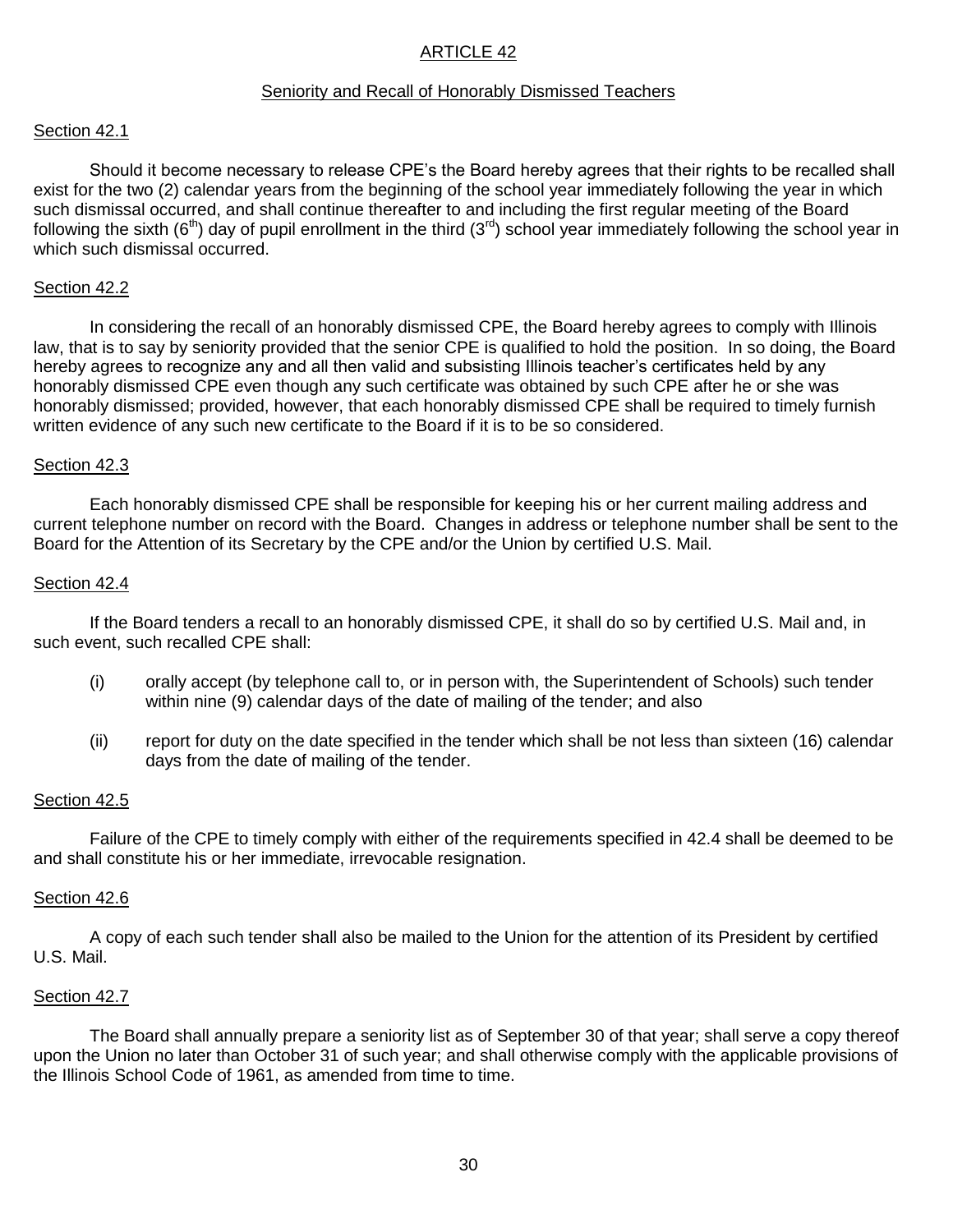#### Section 42.8

The present Board of Education policy GCH, formerly GBP, shall be used to break seniority ties for the term of this Agreement.

# ARTICLE 43

#### Student Discipline

#### Section 43.1

The individual classroom teacher shall assume the major responsibility for classroom control and discipline. The Board hereby recognizes its responsibility to give support and assistance to teachers through its policies and directions to administration.

#### Section 43.2

The Board will adopt and keep in force a policy for the procedure for the handling of disciplinary action at each of the levels within the District. The Board of Education will review the policy at least as often as bi-annually. The Union's participation in such review process shall be as specified in Article 3.

# ARTICLE 44

#### No Strike – No Lock-Out

#### Section 44.1

During the term of this Agreement, and any extensions or renewals hereof, there shall not be any lock-out, strike, cessation of work, slow-down, picketing, or any other action by either party or by the CPE's of the Union which may adversely affect the other, it being the intent and purpose of the parties hereto that this Agreement will promote and improve relations among the Board, the CPE's and the Union and result in benefits to all of them. Informational picketing which does not interfere with the operations of the Board is not prohibited hereunder.

# ARTICLE 45

# Flexible Spending Accounts

- 1. By January 1, 1992, the Board of Education shall provide to all CPE's the opportunity to participate in a flexible spending account program which is consistent with Internal Revenue Code Section 125.
- 2. Through the use of voluntary salary reduction agreements, CPE's may set up FSAs of two types.
	- a. Health Care Reimbursement Accounts
	- b. Dependent Care Reimbursement Accounts
- 3. The program shall be provided at no cost to the Board of Education.
- 4. In the event a CPE leaves the employment of the School District, he/she agrees to have deducted from the last paycheck(s) an amount sufficient to cover the amount obligated or paid to or for him/her by any F.S.A. plan. He/She agrees to reimburse the school district for any amount paid to him/her in excess of his/her contribution.